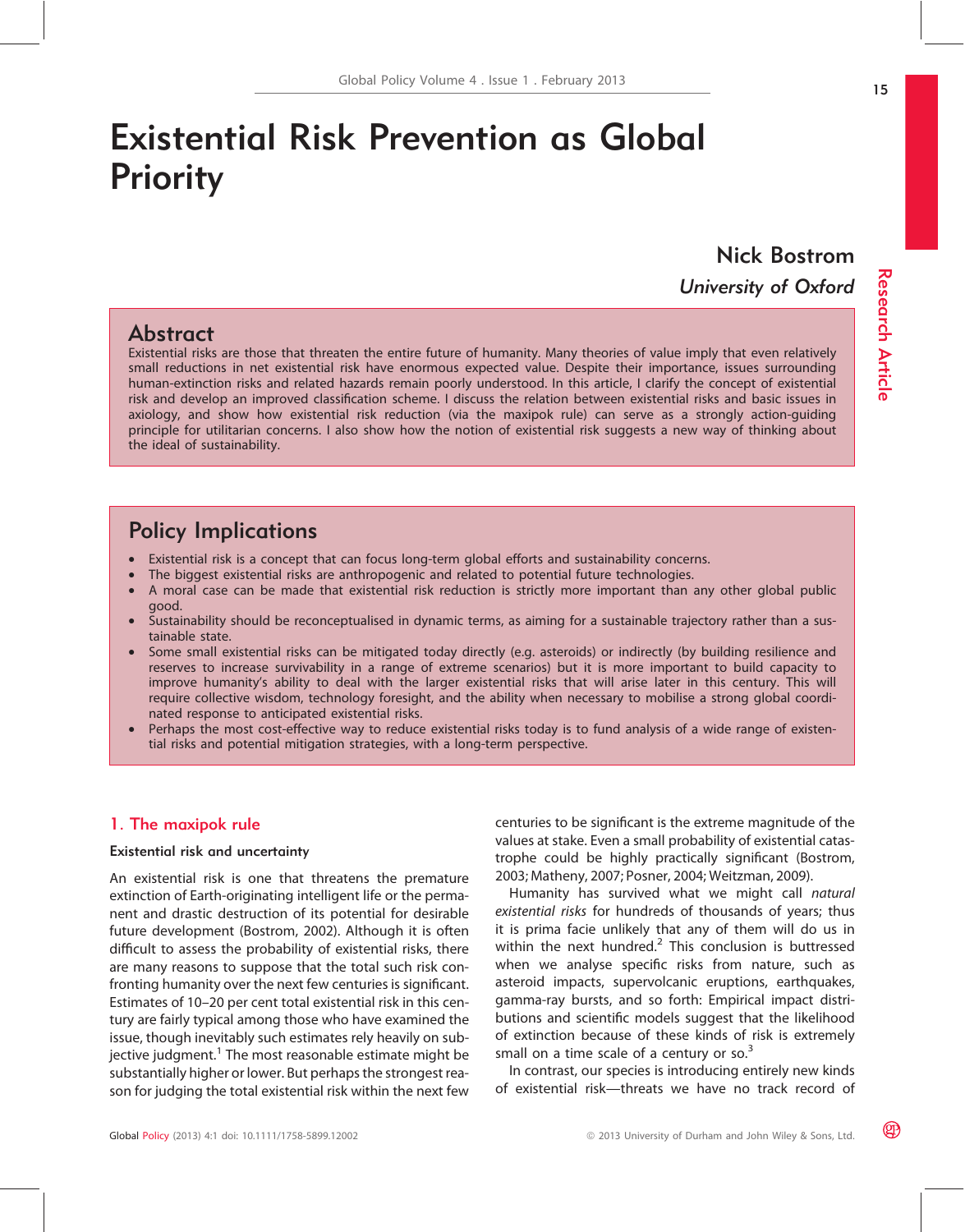surviving. Our longevity as a species therefore offers no strong prior grounds for confident optimism. Consideration of specific existential-risk scenarios bears out the suspicion that the great bulk of existential risk in the foreseeable future consists of anthropogenic existential risks—that is, those arising from human activity. In particular, most of the biggest existential risks seem to be linked to potential future technological breakthroughs that may radically expand our ability to manipulate the external world or our own biology. As our powers expand, so will the scale of their potential consequences—intended and unintended, positive and negative. For example, there appear to be significant existential risks in some of the advanced forms of biotechnology, molecular nanotechnology, and machine intelligence that might be developed in the decades ahead. The bulk of existential risk over the next century may thus reside in rather speculative scenarios to which we cannot assign precise probabilities through any rigorous statistical or scientific method. But the fact that the probability of some risk is difficult to quantify does not imply that the risk is negligible.

Probability can be understood in different senses. Most relevant here is the epistemic sense in which probability is construed as (something like) the credence that an ideally reasonable observer should assign to the risk's materialising based on currently available evidence.<sup>4</sup> If something cannot presently be known to be objectively safe, it is risky at least in the subjective sense relevant to decision making. An empty cave is unsafe in just this sense if you cannot tell whether or not it is home to a hungry lion. It would be rational for you to avoid the cave if you reasonably judge that the expected harm of entry outweighs the expected benefit.

The uncertainty and error-proneness of our first-order assessments of risk is itself something we must factor into our all-things-considered probability assignments. This factor often dominates in low-probability, highconsequence risks—especially those involving poorly understood natural phenomena, complex social dynamics, or new technology, or that are difficult to assess for other reasons. Suppose that some scientific analysis A indicates that some catastrophe  $X$  has an extremely small probability  $P(X)$  of occurring. Then the probability that A has some hidden crucial flaw may easily be much greater than  $P(X)$ .<sup>5</sup> Furthermore, the conditional probability of X given that A is crucially flawed,  $P(X \mid -A)$ , may be fairly high. We may then find that most of the risk of X resides in the uncertainty of our scientific assessment that  $P(X)$  was small (Figure 1) (Ord, Hillerbrand and Sandberg, 2010).

#### Qualitative risk categories

(QP)

Since a risk is a prospect that is negatively evaluated, the seriousness of a risk—indeed, what is to be regarded Figure 1. Meta-level uncertainty.



Source: Ord et al., 2010. Factoring in the fallibility of our firstorder risk assessments can amplify the probability of risks assessed to be extremely small. An initial analysis (left side) gives a small probability of a disaster (black stripe). But the analysis could be wrong; this is represented by the grey area (right side). Most of the all-things-considered risk may lie in the grey area rather than in the black stripe.

as risky at all—depends on an evaluation. Before we can determine the seriousness of a risk, we must specify a standard of evaluation by which the negative value of a particular possible loss scenario is measured. There are several types of such evaluation standard. For example, one could use a utility function that represents some particular agent's preferences over various outcomes. This might be appropriate when one's duty is to give decision support to a particular decision maker. But here we will consider a normative evaluation, an ethically warranted assignment of value to various possible outcomes. This type of evaluation is more relevant when we are inquiring into what our society's (or our own individual) risk-mitigation priorities ought to be.

There are conflicting theories in moral philosophy about which normative evaluations are correct. I will not here attempt to adjudicate any foundational axiological disagreement. Instead, let us consider a simplified version of one important class of normative theories. Let us suppose that the lives of persons usually have some significant positive value and that this value is aggregative (in the sense that the value of two similar lives is twice that of one life). Let us also assume that, holding the quality and duration of a life constant, its value does not depend on when it occurs or on whether it already exists or is yet to be brought into existence as a result of future events and choices. These assumptions could be relaxed and complications could be introduced, but we will confine our discussion to the simplest case.

Within this framework, then, we can roughly characterise a risk's seriousness using three variables: scope (the size of the population at risk), severity (how badly this population would be affected), and probability (how likely the disaster is to occur, according to the most reasonable judgment, given currently available evidence). Using the first two of these variables, we can construct a qualitative diagram of different types of risk (Figure 2).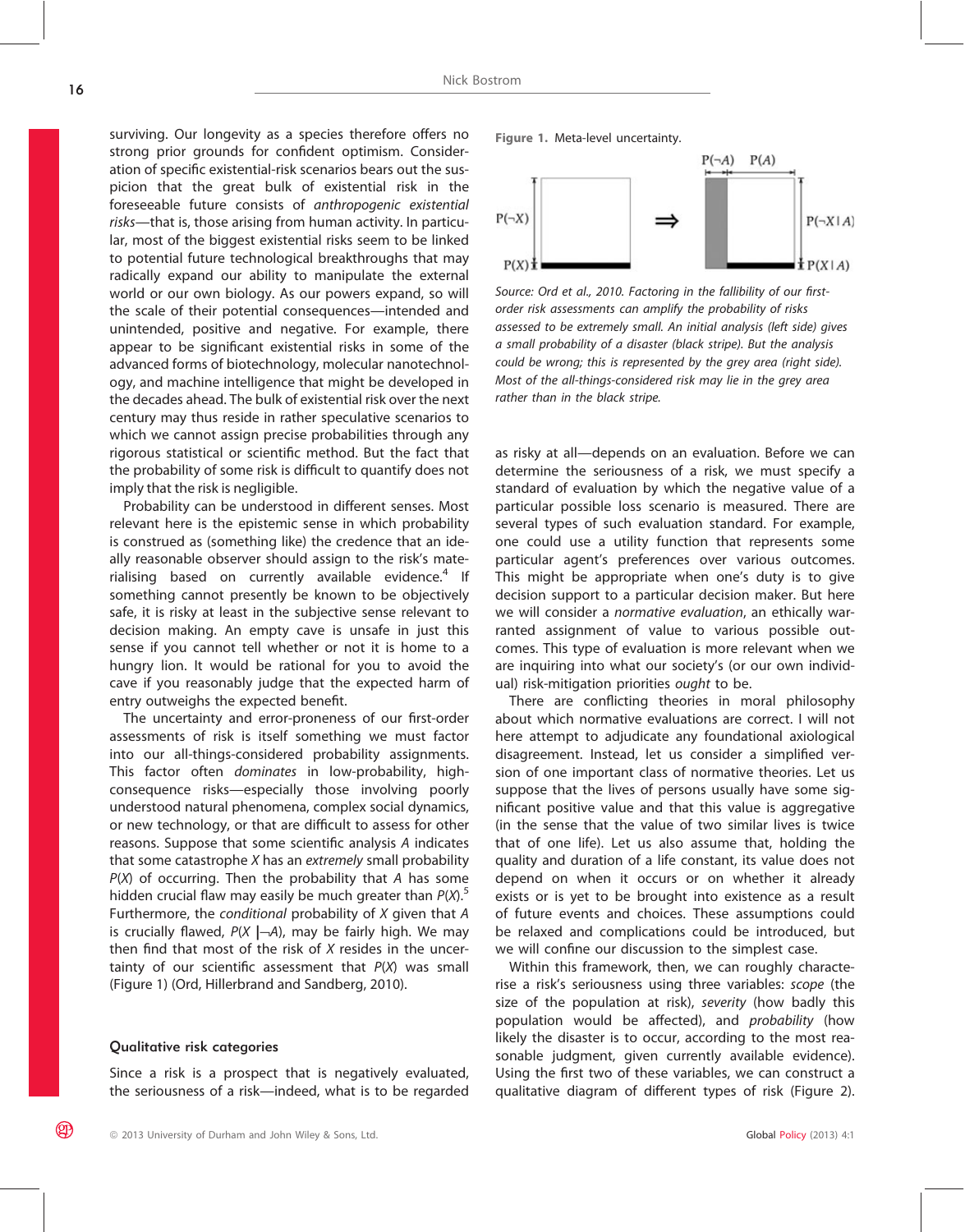#### Figure 2. Qualitative risk categories.



#### Source: Author.

Note: The scope of a risk can be personal (affecting only one person), local (affecting some geographical region or a distinct group), global (affecting the entire human population or a large part thereof), trans-generational (affecting humanity for numerous generations, or pan-generational (affecting humanity over all, or almost all, future generations). The severity of a risk can be classified as imperceptible (barely noticeable), endurable (causing significant harm but not completely ruining quality of life), or crushing (causing death or a permanent and drastic reduction of quality of life).

(The probability dimension could be displayed along the z-axis.)

The area marked 'X' in Figure 2 represents existential risks. This is the category of risks that have (at least) crushing severity and (at least) pan-generational scope.<sup>6</sup> As noted, an existential risk is one that threatens to cause the extinction of Earth-originating intelligent life or the permanent and drastic failure of that life to realise its potential for desirable development. In other words, an existential risk jeopardises the entire future of humankind.

#### Magnitude of expected loss in existential catastrophe

Holding probability constant, risks become more serious as we move toward the upper-right region of Figure 2. For any fixed probability, existential risks are thus more serious than other risk categories. But just how much more serious might not be intuitively obvious. One might think we could get a grip on how bad an existential catastrophe would be by considering some of the worst historical disasters we can think of—such as the two world wars, the Spanish flu pandemic, or the Holocaust—and then imagining something just a bit worse. Yet if we look at global population statistics over time, we find that these horrible events of the past century fail to register (Figure 3).

But even this reflection fails to bring out the seriousness of existential risk. What makes existential catastrophes especially bad is not that they would show up robustly on a plot like the one in Figure 3, causing a precipitous drop in world population or average quality of life. Instead, their significance lies primarily in the fact that they would destroy the future. The philosopher Derek Parfit made a similar point with the following thought experiment:

I believe that if we destroy mankind, as we now can, this outcome will be much worse than most people think. Compare three outcomes:

- 1. Peace.
- 2. A nuclear war that kills 99 per cent of the world's existing population.
- 3. A nuclear war that kills 100 per cent.

2 would be worse than 1, and 3 would be worse than 2. Which is the greater of these two differences? Most people believe that the greater difference is between 1 and 2. I believe that the difference between 2 and 3 is very much greater. The Earth will remain habitable for at least another billion years. Civilisation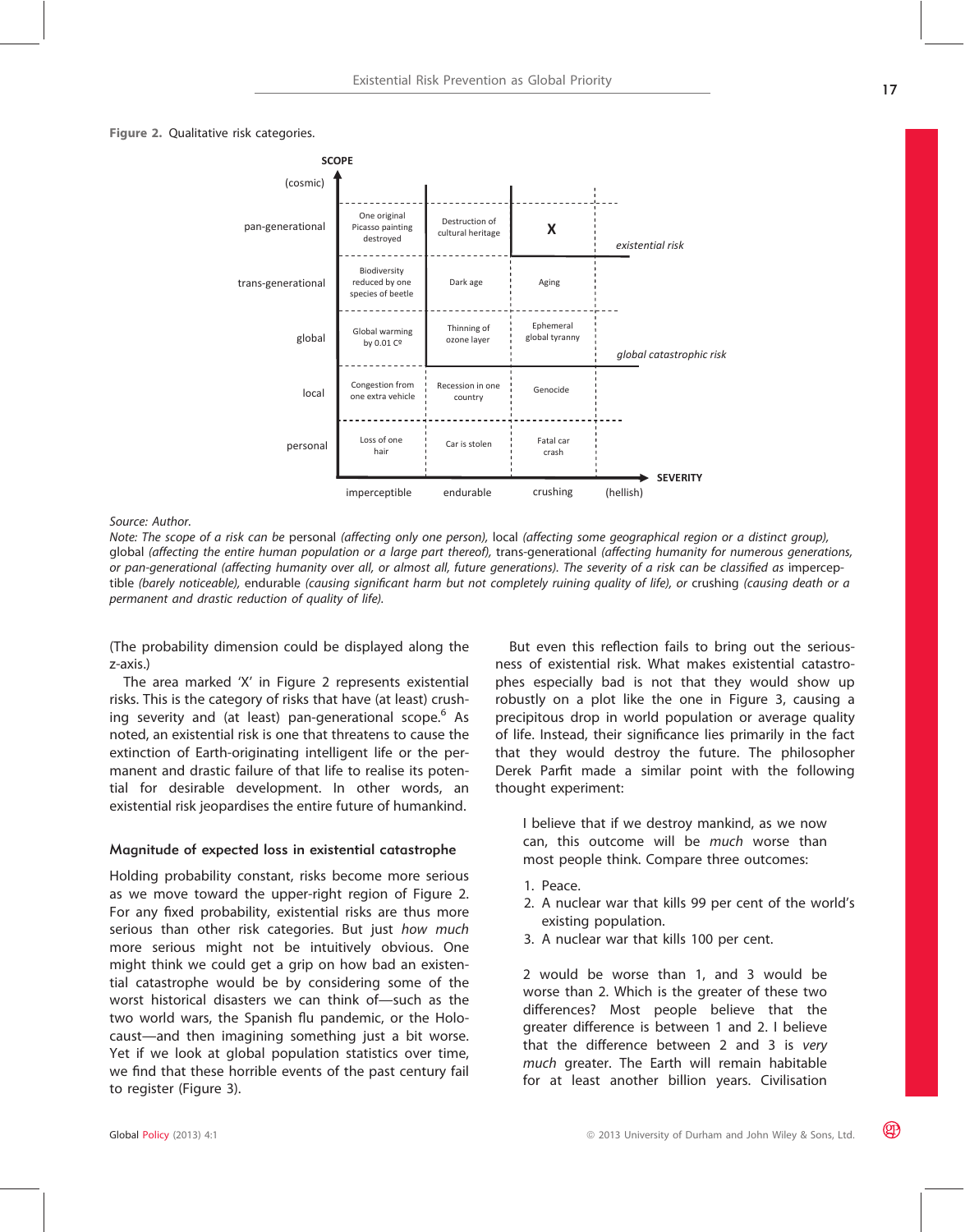



#### Source: Author.

Note: Calamities such as the Spanish flu pandemic, the two world wars, and the Holocaust scarcely register. (If one stares hard at the graph, one can perhaps just barely make out a slight temporary reduction in the rate of growth of the world population during these events).

began only a few thousand years ago. If we do not destroy mankind, these few thousand years may be only a tiny fraction of the whole of civilised human history. The difference between 2 and 3 may thus be the difference between this tiny fraction and all of the rest of this history. If we compare this possible history to a day, what has occurred so far is only a fraction of a second (Parfit, 1984, pp. 453–454).

To calculate the loss associated with an existential catastrophe, we must consider how much value would come to exist in its absence. It turns out that the ultimate potential for Earth-originating intelligent life is literally astronomical.

One gets a large number even if one confines one's consideration to the potential for biological human beings living on Earth. If we suppose with Parfit that our planet will remain habitable for at least another billion years, and we assume that at least one billion people could live on it sustainably, then the potential exist for at least  $10^{16}$  human lives of normal duration. These lives could also be considerably better than the average contemporary human life, which is so often marred by disease, poverty, injustice, and various biological limitations

that could be partly overcome through continuing technological and moral progress.

However, the relevant figure is not how many people could live on Earth but how many descendants we could have in total. One lower bound of the number of biological human life-years in the future accessible universe (based on current cosmological estimates) is  $10^{34}$  years.<sup>7</sup> Another estimate, which assumes that future minds will be mainly implemented in computational hardware instead of biological neuronal wetware, produces a lower bound of 10<sup>54</sup> human-brain-emulation subjective life-years (or  $10^{71}$  basic computational operations) (Bostrom, 2003). $8$  If we make the less conservative assumption that future civilisations could eventually press close to the absolute bounds of known physics (using some as yet unimagined technology), we get radically higher estimates of the amount of computation and memory storage that is achievable and thus of the number of years of subjective experience that could be realised.<sup>9</sup>

Even if we use the most conservative of these estimates, which entirely ignores the possibility of space colonisation and software minds, we find that the expected loss of an existential catastrophe is greater than the value of  $10^{16}$  human lives. This implies that the expected value of reducing existential risk by a mere one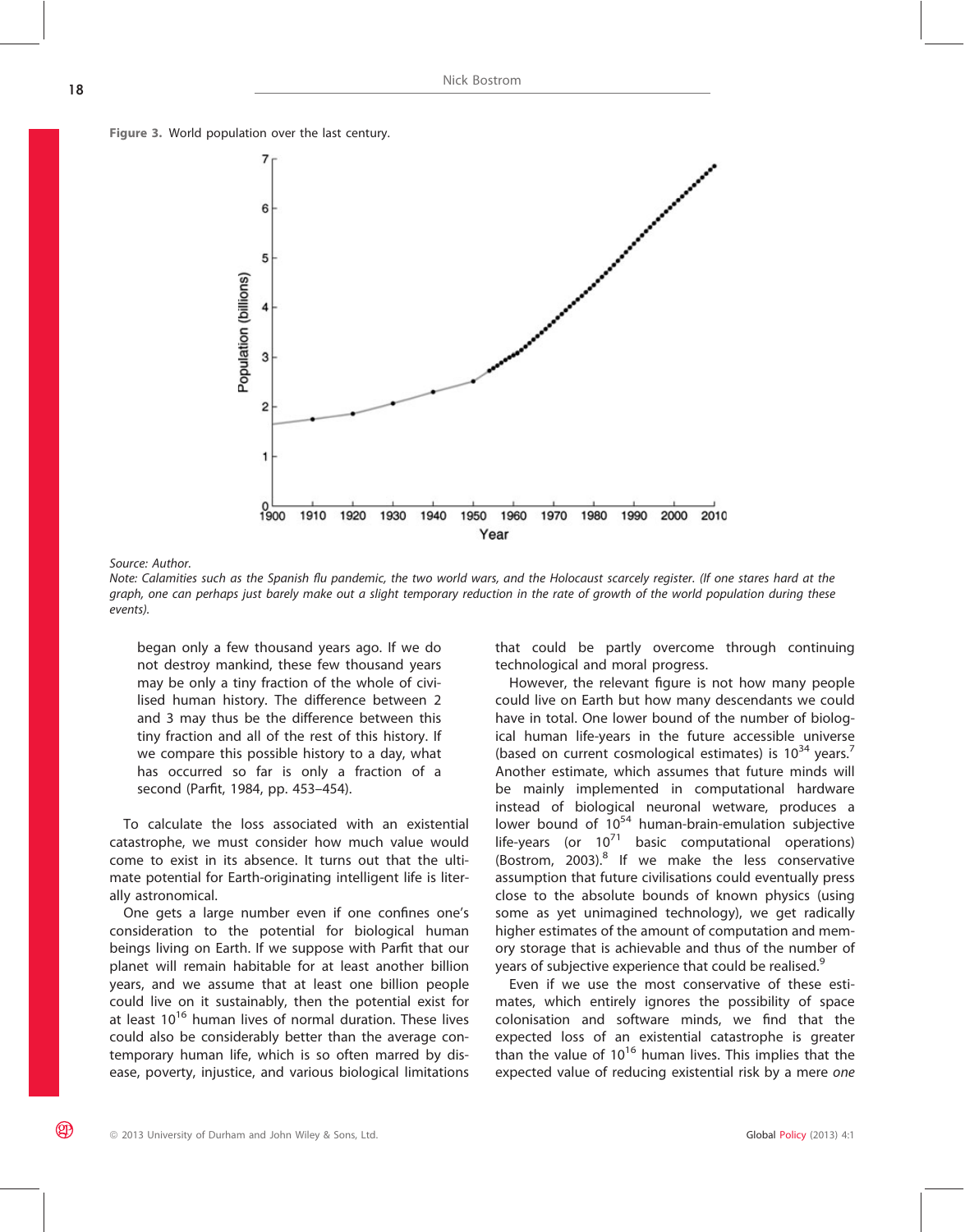millionth of one percentage point is at least a hundred times the value of a million human lives. The more technologically comprehensive estimate of  $10^{54}$  humanbrain-emulation subjective life-years (or  $10^{52}$  lives of ordinary length) makes the same point even more starkly. Even if we give this allegedly lower bound on the cumulative output potential of a technologically mature civilisation a mere 1 per cent chance of being correct, we find that the expected value of reducing existential risk by a mere one billionth of one billionth of one percentage point is worth a hundred billion times as much as a billion human lives.

One might consequently argue that even the tiniest reduction of existential risk has an expected value greater than that of the definite provision of any 'ordinary' good, such as the direct benefit of saving 1 billion lives. And, further, that the absolute value of the indirect effect of saving 1 billion lives on the total cumulative amount of existential risk—positive or negative—is almost certainly larger than the positive value of the direct benefit of such an action.<sup>10</sup>

#### Maxipok

These considerations suggest that the loss in expected value resulting from an existential catastrophe is so enormous that the objective of reducing existential risks should be a dominant consideration whenever we act out of an impersonal concern for humankind as a whole. It may be useful to adopt the following rule of thumb for such impersonal moral action:

Maxipok Maximise the probability of an 'OK outcome', where an OK outcome is any outcome that avoids existential catastrophe.

At best, maxipok is a rule of thumb or a prima facie suggestion. It is not a principle of absolute validity, since there clearly are moral ends other than the prevention of existential catastrophe. The principle's usefulness is as an aid to prioritisation. Unrestricted altruism is not so common that we can afford to fritter it away on a plethora of feel-good projects of suboptimal efficacy. If benefiting humanity by increasing existential safety achieves expected good on a scale many orders of magnitude greater than that of alternative contributions, we would do well to focus on this most efficient philanthropy.

Note that maxipok differs from the popular maximin principle ('Choose the action that has the best worstcase outcome'). $11$  Since we cannot completely eliminate existential risk—at any moment, we might be tossed into the dustbin of cosmic history by the advancing front of a vacuum phase transition triggered in some remote galaxy a billion years ago—the use of maximin in the present context would entail choosing the action that has the greatest benefit under the assumption of impending extinction. Maximin thus implies that we ought all to start partying as if there were no tomorrow. That implication, while perhaps tempting, is implausible.

### 2. Classification of existential risk

To bring attention to the full spectrum of existential risk, we can distinguish four classes of such risk: human extinction, permanent stagnation, flawed realisation, and subsequent ruination. We define these in Table 1 below:

By 'humanity' we here mean Earth-originating intelligent life and by 'technological maturity' we mean the attainment of capabilities affording a level of economic productivity and control over nature close to the maximum that could feasibly be achieved.

#### Human extinction

Although it is conceivable that, in the billion or so years during which Earth might remain habitable before being overheated by the expanding sun, a new intelligent species would evolve on our planet to fill the niche vacated by an extinct humanity, this is very far from certain to happen. The probability of a recrudescence of intelligent life is reduced if the catastrophe causing the extinction of the human species also exterminated the great apes

| Human extinction     | Humanity goes extinct prematurely, i.e., before reaching technological maturity. <sup>12</sup>                                                                      |
|----------------------|---------------------------------------------------------------------------------------------------------------------------------------------------------------------|
| Permanent stagnation | Humanity survives but never reaches technological maturity.<br>Subclasses: unrecovered collapse, plateauing, recurrent collapse                                     |
| Flawed realisation   | Humanity reaches technological maturity but in a way that is dismally and irremediably flawed.<br>Subclasses: unconsummated realisation, ephemeral realisation      |
| Subsequent ruination | Humanity reaches technological maturity in a way that gives good future prospects, yet<br>subsequent developments cause the permanent ruination of those prospects. |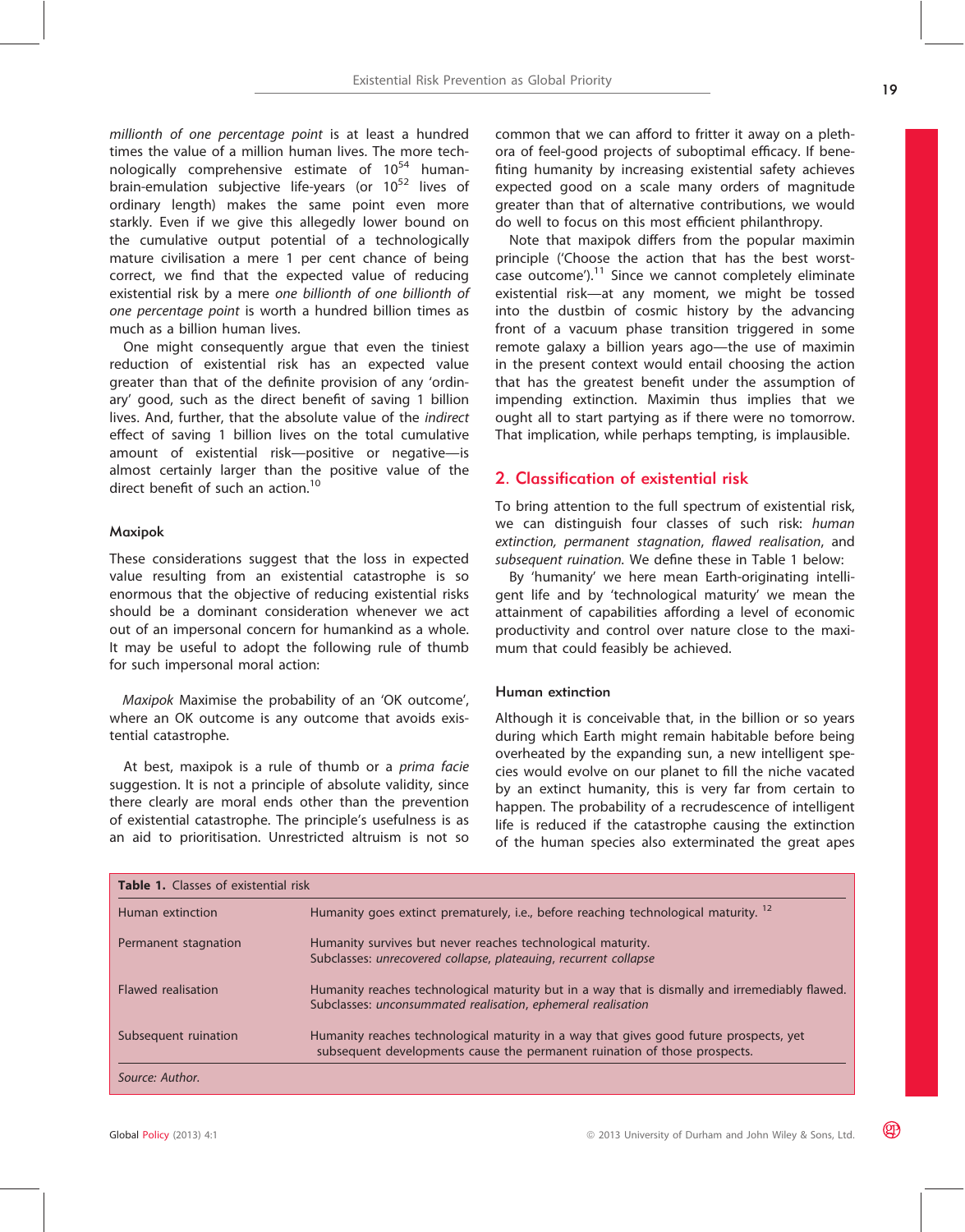and our other close relatives, as would occur in many (though not all) human-extinction scenarios. Furthermore, even if another intelligent species were to evolve to take our place, there is no guarantee that the successor species would sufficiently instantiate qualities that we have reason to value. Intelligence may be necessary for the realisation of our future potential for desirable development, but it is not sufficient. All scenarios involving the premature extinction of humanity will be counted as existential catastrophes, even though some such scenarios may, according to some theories of value, be relatively benign. It is not part of the definition of existential catastrophe that it is all-things-considered bad, although that will probably be a reasonable supposition in most cases.

Above, we defined 'humanity' as Earth-originating intelligent life rather than as the particular biologically defined species Homo sapiens.<sup>13</sup> The reason for focusing the notion of existential risk on this broader concept is that there is no reason to suppose that the biological species concept tracks what we have reason to value. If our species were to evolve, or use technology to selfmodify, to such an extent that it no longer satisfied the biological criteria for species identity (such as interbreedability) with contemporary Homo sapiens, this need not be in any sense a catastrophe. Depending on what we changed into, such a transformation might well be very desirable. Indeed, the permanent foreclosure of any possibility of this kind of transformative change of human biological nature may itself constitute an existential catastrophe.

Most discussion of existential risk to date has focused exclusively on the first of the four classes, 'human extinction'. The present framework calls attention to three other failure modes for humanity. Like extinction, these other failure modes would involve pan-generational crushing. They are therefore of comparable seriousness, entailing potentially similarly enormous losses of expected value.

#### Permanent stagnation

Permanent stagnation is instantiated if humanity survives but never reaches technological maturity—that is, the attainment of capabilities affording a level of economic productivity and control over nature that is close to the maximum that could feasibly be achieved (in the fullness of time and in the absence of catastrophic defeaters). For instance, a technologically mature civilisation could (presumably) engage in large-scale space colonisation through the use of automated self-replicating 'von Neumann probes' (Freitas, 1980; Moravec, 1988; Tipler, 1980). It would also be able to modify and enhance human biology—say, through the use of advanced biotechnology or molecular nanotechnology (Freitas,

1999, 2003). Further, it could construct extremely powerful computational hardware and use it to create wholebrain emulations and entirely artificial types of sentient, superintelligent minds (Sandberg and Bostrom, 2008). It might have many additional capabilities, some of which may not be fully imaginable from our current vantage point.14

The permanent destruction of humanity's opportunity to attain technological maturity is a prima facie enormous loss, because the capabilities of a technologically mature civilisation could be used to produce outcomes that would plausibly be of great value, such as astronomical numbers of extremely long and fulfilling lives. More specifically, mature technology would enable a far more efficient use of basic natural resources (such as matter, energy, space, time, and negentropy) for the creation of value than is possible with less advanced technology. And mature technology would allow the harvesting (through space colonisation) of far more of these resources than is possible with technology whose reach is limited to Earth and its immediate neighbourhood.

We can distinguish various kinds of permanent stagnation scenarios: *unrecovered collapse*—much of our current economic and technological capabilities are lost and never recovered; plateauing-progress flattens out at a level perhaps somewhat higher than the present level but far below technological maturity; and recurrent collapse—a never-ending cycle of collapse followed by recovery (Bostrom, 2009).<sup>15</sup>

The relative plausibility of these scenarios depends on various factors. One might expect that even if global civilisation were to undergo a complete collapse, perhaps following a global thermonuclear war, it would eventually be rebuilt. In order to have a plausible permanent collapse scenario, one would therefore need an account of why recovery would not occur.<sup>16</sup> Regarding plateauing, modern trends of rapid social and technological change make such a threat appear less imminent; yet scenarios could be concocted in which, for example, a stable global regime blocks further technological change.<sup>17</sup> As for recurrent-collapse scenarios, they seem to require the postulation of a special kind of cause: one that (1) is strong enough to bring about the total collapse of global civilisation yet (2) is not strong enough to cause human extinction, and that (3) can plausibly recur each time civilisation is rebuilt to a certain level, despite any random variation in initial conditions and any attempts by successive civilisations to learn from their predecessors' failures. The probability of remaining on a recurring-collapse trajectory diminishes with the number of cycles postulated. The longer the time horizon considered (and this applies also to plateauing) the greater the likelihood that the pattern will be ruptured, resulting in either a breakout in the upward direction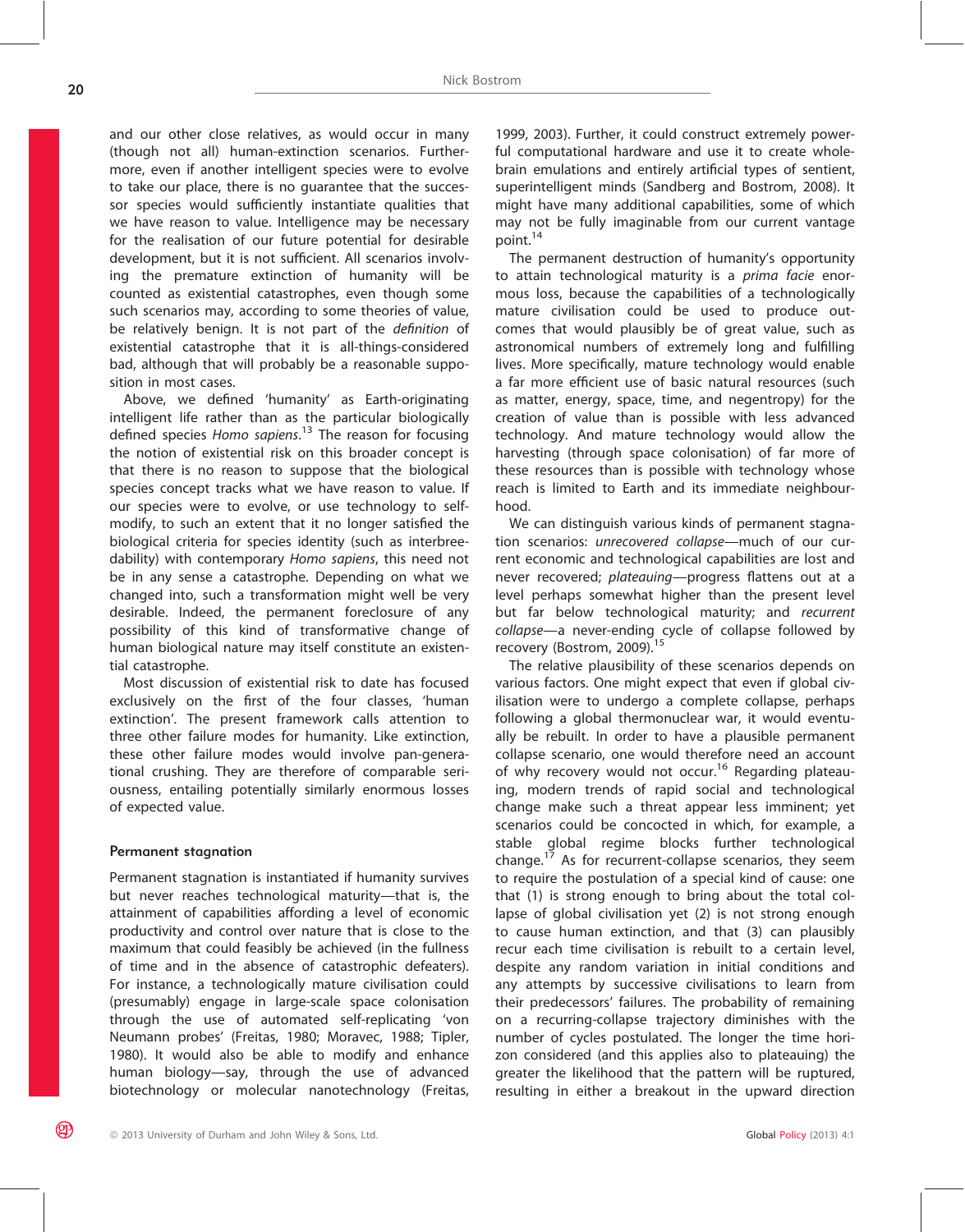#### Figure 4. Collapse recurring indefinitely?



#### Source: Author.

Note: The modern human condition represents a narrow range of the space of possibilities. The longer the time scale considered, the lower the probability that humanity's level of technological development will remain confined within the interval defined at the lower end by whatever technological capability is necessary for survival and at the upper end by technological maturity.

toward technological maturity or in the downward direction toward unrecovered collapse and perhaps extinction (Figure 4). $18$ 

#### Flawed realisation

A flawed realisation occurs if humanity reaches technological maturity in a way that is dismally and irremediably flawed. By 'irremediably' we mean that it cannot feasibly be subsequently put right. By 'dismally' we mean that it enables the realisation of but a small part of the value that could otherwise have been realised. Classifying a scenario as an instance of flawed realisation requires a value judgment. We return to this normative issue in the next section.

We can distinguish two versions of flawed realisation: unconsummated realisation and ephemeral realisation.

In unconsummated realisation, humanity develops mature technology but fails to put it to good use, so that the amount of value realised is but a small fraction of what could have been achieved. An example of this kind is a scenario in which machine intelligence replaces biological intelligence but the machines are constructed in such a way that they lack consciousness (in the sense of phenomenal experience) (Bostrom, 2004). The future might then be very wealthy and capable, yet in a relevant sense uninhabited: There would (arguably) be no morally relevant beings there to enjoy the wealth. Even if consciousness did not altogether vanish, there might be a lot less of it than would have resulted from a more optimal use of resources. Alternatively, there might be a vast quantity of experience but of much lower quality than ought to have been the case: minds that are far less happy than they could have been. Or, again, there might be vast numbers of very happy minds but some other crucial ingredient of a maximally valuable future missing.

In ephemeral realisation, humanity develops mature technology that is initially put to good use. But the technological maturity is attained in such a way that the initially excellent state is unsustainable and is doomed to degenerate. There is a flash of value, followed by perpetual dusk or darkness. One way in which ephemeral realisation could result is if there are fractures in the initial state of technological maturity that are bound to lead to a splintering of humanity into competing factions. It might be impossible to reintegrate humanity after such a splintering occurred, and the process of attaining technological maturity might have presented the last and best chance for humanity to form a singleton (Bostrom, 2006). Absent global coordination, various processes might degrade humanity's long-term potential. One such process is war between major powers, although it is perhaps unlikely that such warring would be never-ending (rather than being eventually terminated once and for all by treaty or conquest).<sup>19</sup> Another such erosive process involves undesirable forms of evolutionary and economic competition in a large ecology of machine intelligences (Hanson, 1994). Yet another such process is a spacecolonisation race in which replicators might burn up cosmic resources in a wasteful effort to beat out the competition (Hanson, 1998).

#### Subsequent ruination

For completeness, we register a fourth class of existential risks: subsequent ruination. In scenarios of this kind, humanity reaches technological maturity with a 'good' (in the sense of being not dismally and irremediably flawed) initial setup, yet subsequent developments nonetheless lead to the permanent ruination of our prospects.

From a practical perspective, we need not worry about subsequent ruination. What happens after humanity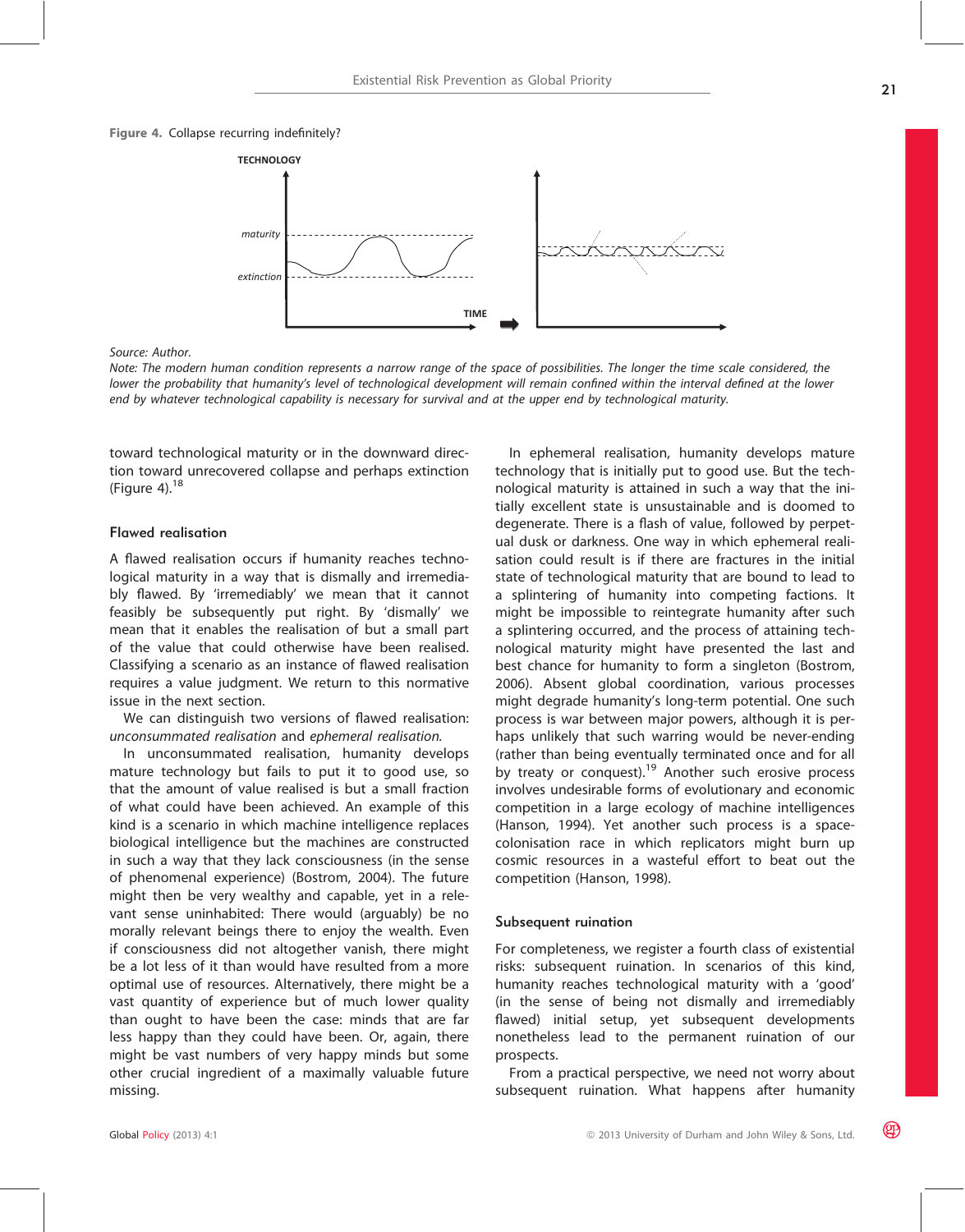reaches technological maturity is not something we can now affect, other than by making sure that humanity does reach it and in a way that offers the best possible prospects for subsequent development—that is, by avoiding the three other classes of existential risk. Nonetheless, the concept of subsequent ruination is relevant to us in various ways. For instance, in order to estimate how much expected value is gained by reducing other existential risks by a certain amount, we need to estimate the expected value conditional on avoiding the first three sets of existential risks, which requires estimating the probability of subsequent ruination.

The probability of subsequent ruination might be low—and is perhaps extremely low conditional on getting the setup right. One reason is that once we have created many self-sustaining space colonies, any disaster confined to a single planet cannot eliminate all of humanity. Another reason is that once technological maturity is safely reached, there are fewer potentially dangerous technologies left to be discovered. A third reason is that a technologically mature civilisation would be superintelligent (or have access to the advice of superintelligent artificial entities) and thus better able to foresee danger and devise plans to minimise existential risk. While foresight will not reduce risk if no effective action is available, a civilisation with mature technology can take action against a great range of existential risks. Furthermore, if it turns out that attaining technological maturity without attaining singletonhood condemns a civilisation to irreversible degeneration, then if flawed realisation is avoided we can assume that our technologically mature civilisation can solve global-coordination problems, which increases its ability to take effective action to prevent subsequent ruination.

The main source of subsequent-ruination risk might well be an encounter with intelligent external adversaries, such as intelligent extraterrestrials or simulators. Note, however, that scenarios in which humanity eventually goes extinct as a result of hard physical limits, such as the heat death of the universe, do not count as subsequent ruination, provided that before its demise humanity has managed to realise a reasonably large part of its potential for desirable development. Such scenarios are not existential catastrophes but rather existential successes.

#### 3. Capability and value

Some further remarks will help clarify the links between capability, value, and existential risk.

#### Convertibility of resources into value

Because humanity's future is potentially astronomically long, the integral of losses associated with persistent inefficiencies is very large. This is why flawed-realisation and subsequent-ruination scenarios constitute existential catastrophes even though they do not necessarily involve extinction.<sup>20</sup> It might be well worth a temporary dip in short-term welfare to secure a slightly more efficient long-term realisation of humanity's potential.

To avoid flawed realisation, it is more important to focus on maximising long-term efficiency than on maximising the initial output of value in the period immediately following technological maturation. This is because the quantity of value-structure that can be produced at a given time depends not only on the level of technology but also on the physical resources and other forms of capital available at that time. In economics parlance, humanity's production-possibility frontier (representing the various possible combinations of outputs that could be produced by the global economy) depends not only on the global production function (or 'meta-production function') but also on the total amount of all factors of production (labour, land, physical capital goods, etc.) that are available at some point in time. With mature technology, most factors of production are interchangeable and ultimately reducible to basic physical resources, but the amount of free energy available to a civilisation imposes hard limits on what it can produce. Since colonisation speed is bounded by the speed of light, a civilisation attaining technological maturity will start with a modest endowment of physical resources (a single planet and perhaps some nearby parts of its solar system), and it will take a very long time—billions of years—before a civilisation starting could reach even 1 per cent of its maximum attainable resource base. $21$  It is therefore efficiency of use at later times, rather than in the immediate aftermath of the attainment of technological maturity, that matters most for how much value is ultimately realised.

Furthermore, it might turn out that the ideal way to use most of the cosmic endowment that humanity could eventually secure is to postpone consumption for as long as possible. By conserving our accumulated free energy until the universe is older and colder, we might be able to perform some computations more efficiently.<sup>22</sup> This reinforces the point that it would be a mistake to place too much weight on the amount of value generated shortly after technological maturity when deciding whether some scenario should count as a flawed realisation (or a subsequent ruination). It is much more important to get the setup right, in the sense of putting humanity on a track that will eventually garner most of the attainable cosmic resources and put them to near-optimal use. It matters less whether there is a brief delay before that happens—and a delay of even several million years is 'brief' in this context (Bostrom, 2003).

Even for individual agents, the passage of sidereal time might become less significant after technological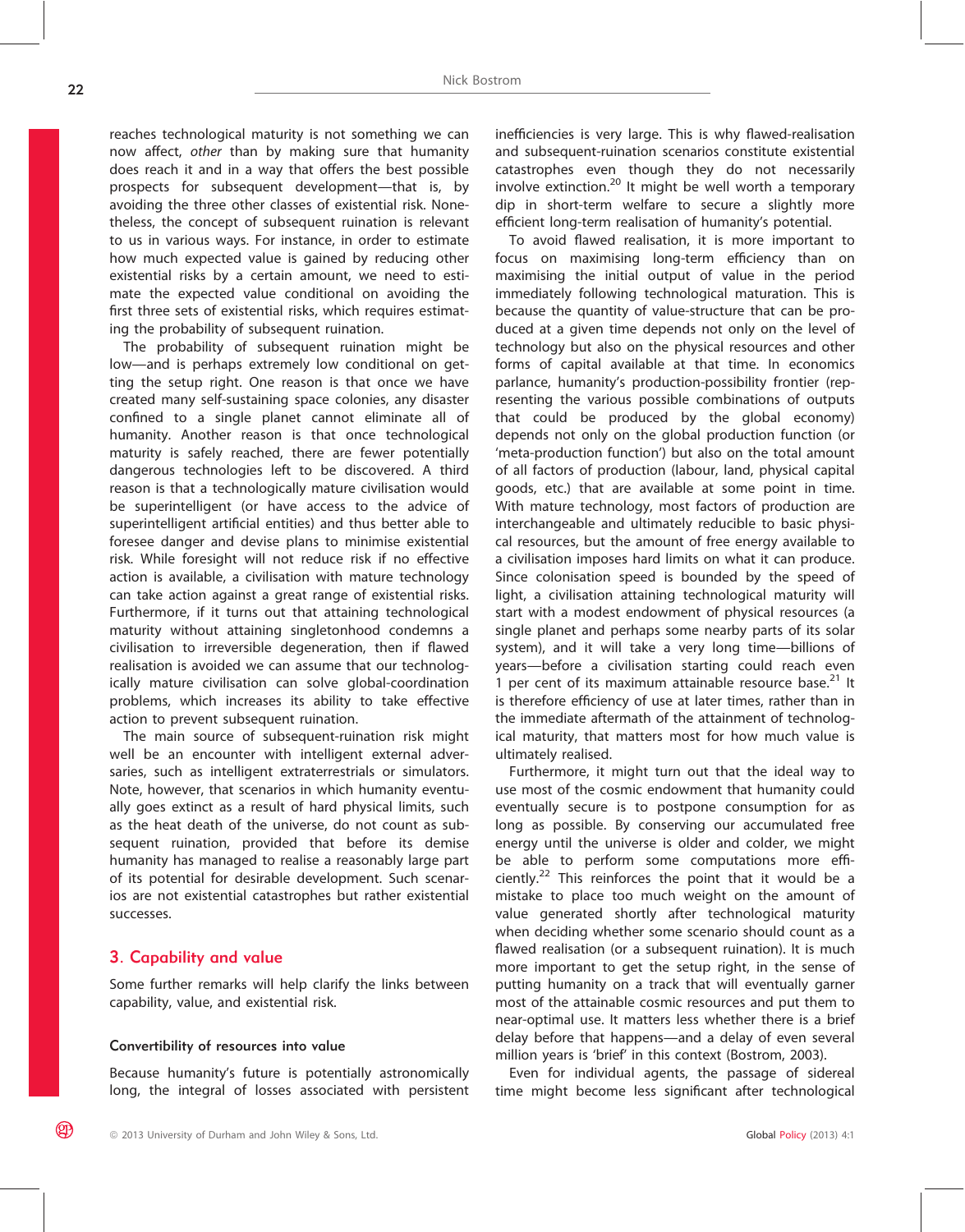maturity. Agents that exist as computational processes in distributed computational hardware have potentially unlimited life spans. The same holds for embodied agents in an era in which physical-repair technologies are sufficiently advanced. The amount of life available to such agents is proportional to the amount of physical resources they control. (A software mind can experience a certain amount of subjective time by running on a slow computer for a long period of sidereal time or, equivalently, by running for a brief period of sidereal time on a fast computer). Even from a so-called 'person-affecting' moral perspective, therefore, when assessing whether a flawed realisation has occurred, one should focus not on how much value is created just after the attainment of technological maturity but on whether the conditions created are such as to give a good prospect of realising a large integral of value over the remainder of the universe's lifetime.

#### Some other ethical perspectives

We have thus far considered existential risk from the perspective of utilitarianism (combined with several simplifying assumptions). We may briefly consider how the issue might appear when viewed through the lenses of some other ethical outlooks. For example, the philosopher Robert Adams outlines a different view on these matters:

I believe a better basis for ethical theory in this area can be found in quite a different direction—in a commitment to the future of humanity as a vast project, or network of overlapping projects, that is generally shared by the human race. The aspiration for a better society—more just, more rewarding, and more peaceful—is a part of this project. So are the potentially endless quests for scientific knowledge and philosophical understanding, and the development of artistic and other cultural traditions. This includes the particular cultural traditions to which we belong, in all their accidental historic and ethnic diversity. It also includes our interest in the lives of our children and grandchildren, and the hope that they will be able, in turn, to have the lives of their children and grandchildren as projects. To the extent that a policy or practice seems likely to be favorable or unfavorable to the carrying out of this complex of projects in the nearer or further future, we have reason to pursue or avoid it. … Continuity is as important to our commitment to the project of the future of humanity as it is to our commitment to the projects of our own personal futures. Just as the shape of my whole life, and its connection with my present and past, have

an interest that goes beyond that of any isolated experience, so too the shape of human history over an extended period of the future, and its connection with the human present and past, have an interest that goes beyond that of the (total or average) quality of life of a population-at-a-time, considered in isolation from how it got that way.

We owe, I think, some loyalty to this project of the human future. We also owe it a respect that we would owe it even if we were not of the human race ourselves, but beings from another planet who had some understanding of it (Adams, 1989, pp. 472–473).

Since an existential catastrophe would either put an end to the project of the future of humanity or drastically curtail its scope for development, we would seem to have a strong prima facie reason to avoid it, in Adams' view.

We also note that an existential catastrophe would entail the frustration of many strong preferences, suggesting that from a preference-satisfactionist perspective it would be a bad thing. In a similar vein, an ethical view emphasising that public policy should be determined through informed democratic deliberation by all stakeholders would favour existential-risk mitigation if we suppose, as is plausible, that a majority of the world's population would come to favour such policies upon reasonable deliberation (even if hypothetical future people are not included as stakeholders). We might also have custodial duties to preserve the inheritance of humanity passed on to us by our ancestors and convey it safely to our descendants.<sup>23</sup> We do not want to be the failing link in the chain of generations, and we ought not to delete or abandon the great epic of human civilisation that humankind has been working on for thousands of years, when it is clear that the narrative is far from having reached a natural terminus. Further, many theological perspectives deplore naturalistic existential catastrophes, especially ones induced by human activities: If God created the world and the human species, one would imagine that He might be displeased if we took it upon ourselves to smash His masterpiece (or if, through our negligence or hubris, we allowed it to come to irreparable harm). $24$ 

We might also consider the issue from a less theoretical standpoint and try to form an evaluation instead by considering analogous cases about which we have definite moral intuitions. Thus, for example, if we feel confident that committing a small genocide is wrong, and that committing a large genocide is no less wrong, we might conjecture that committing omnicide is also wrong.<sup>25</sup> And if we believe we have some moral reason to prevent natural catastrophes that would kill a small

മ്മ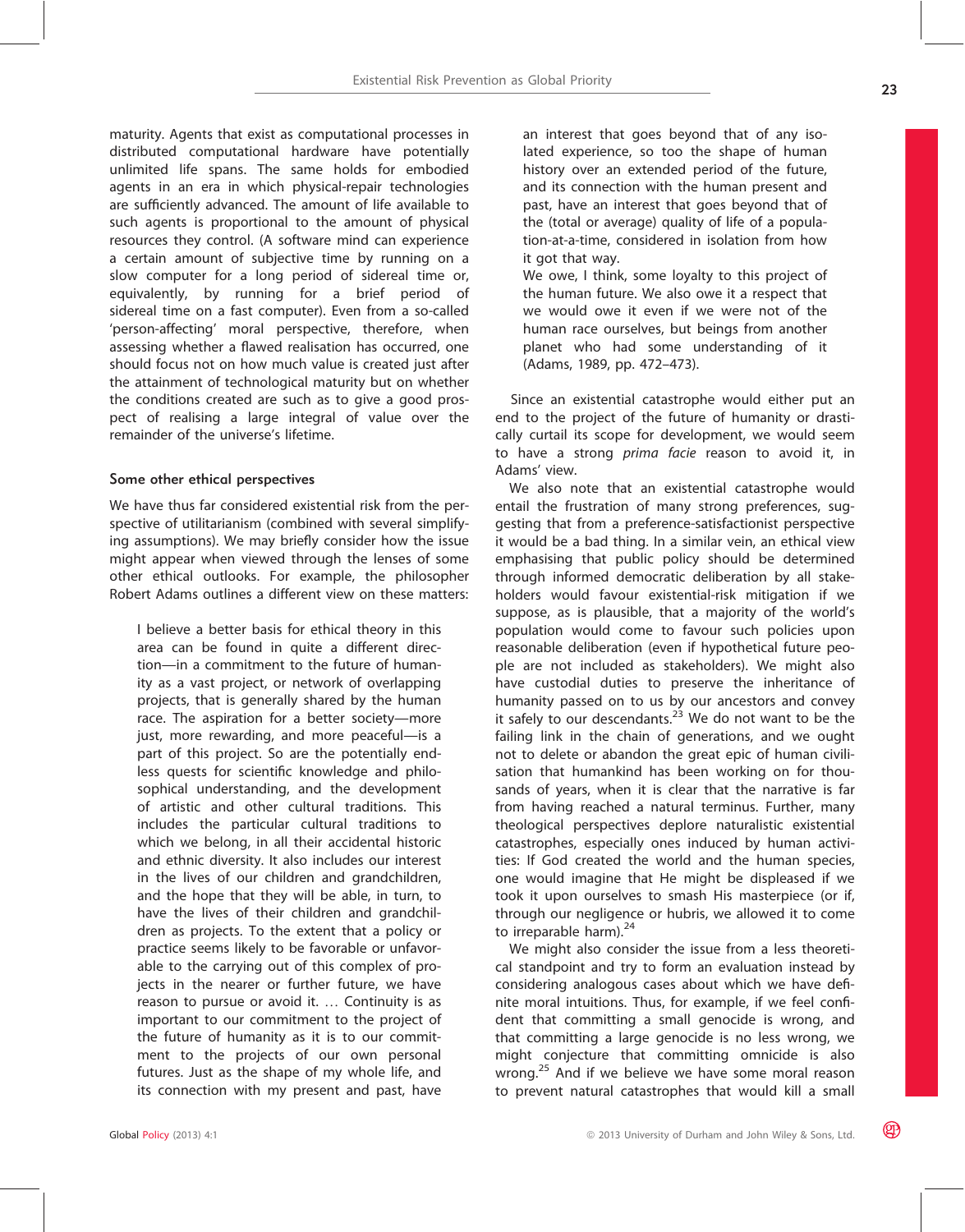number of people, and a stronger moral reason to prevent natural catastrophes that would kill a larger number of people, we might conjecture that we have an even stronger moral reason to prevent catastrophes that would kill the entire human population.

Many different normative perspectives thus concur in their support for existential-risk mitigation, although the degree of badness involved in an existential catastrophe and the priority that existential-risk mitigation should have in our moral economy may vary substantially among different moral theories.<sup>26</sup> Note, however, that it is on no account a conceptual truth that existential catastrophes are bad or that reducing existential risk is right. There are possible situations in which the occurrence of one type of existential catastrophe is beneficial—for instance, because it preempts another type of existential catastrophe that would otherwise certainly have occurred and that would have been worse.

#### Existential risk and normative uncertainty

Whereas the first two classes of existential risk (human extinction and permanent stagnation) are specified by purely descriptive criteria, the second two (flawed realisation and subsequent ruination) are defined normatively. This means that the concept of existential risk is in part an evaluative notion.<sup>27</sup>

Where normative issues are involved, these issues may be contentious. Population ethics, for instance, is fraught with problems about how to deal with various parameters (such as population size, average wellbeing, thresholds for what counts as a life worth living, inequality, and same vs. different people choices). The evaluation of some scenarios that involve fundamental transformations of human nature is also likely to be contested (Fukuyama, 2002; Glover, 1984; Kass, 2002; Savulescu and Bostrom, 2009). Yet not all normative issues are controversial. It will be generally agreed, for example, that a future in which a small human population ekes out a miserable existence within a wrecked ecosystem in the presence of great but unused technological capabilities would count as a dismally flawed realisation of humanity's potential and would constitute an existential catastrophe if not reversed.

There will be some types of putative existential risks for which the main uncertainty is normative and others where the main uncertainty is positive. With regard to positive, or descriptive, uncertainty, we saw earlier that if something is not known to be objectively safe, it is risky, at least in the subjective sense relevant to decision making. We can make a parallel move with regard to normative uncertainty. Suppose that some event X would reduce biodiversity. Suppose (for the sake of illustration) it is known that  $X$ would have no other significant consequences and that the reduced biodiversity would not affect humans or any

other morally considerable beings. Now, we may be uncertain whether biodiversity has final value (is valuable 'for its own sake'). Hence we may be uncertain about whether or not  $X$  would really be bad. But we can say that if we are not sure whether or not  $X$  would really be bad (but we are sure that  $X$  would not be good), then  $X$  is bad in at least the subjective sense relevant to decision making. That is to say, we have reason to prefer that  $X$  not occur and perhaps reason to take action to prevent X.

Exactly how one should take into account fundamental moral uncertainty is an open question, but that one should do so is clear (Bostrom, 2009). We can thus include as existential risks situations in which we know what will happen and we reasonably judge that what will happen might be existentially bad-even when there would in fact be nothing bad about the outcome.

We can highlight one consequence of this: Suppose a fully reliable genie offered to grant humanity any wish it might have for its future. Then—even if we could all agree on one such future—we would still face one more potentially serious existential risk: namely, that of choosing unwisely and selecting a future dismally flawed despite appearing, at the moment of our choice, to be the most desirable of all possible futures.

#### Keeping our options alive

These reflections on moral uncertainty suggest an alternative, complementary way of looking at existential risk; they also suggest a new way of thinking about the ideal of sustainability. Let me elaborate.

Our present understanding of axiology might well be confused. We may not now know—at least not in concrete detail—what outcomes would count as a big win for humanity; we might not even yet be able to imagine the best ends of our journey. If we are indeed profoundly uncertain about our ultimate aims, then we should recognise that there is a great option value in preserving—and ideally improving—our ability to recognise value and to steer the future accordingly. Ensuring that there will be a future version of humanity with great powers and a propensity to use them wisely is plausibly the best way available to us to increase the probability that the future will contain a lot of value. To do this, we must prevent any existential catastrophe.

We thus want to reach a state in which we have (1) far greater intelligence, knowledge, and sounder judgment than we currently do; (2) far greater ability to solve global-coordination problems; (3) far greater technological capabilities and physical resources; and such that (4) our values and preferences are not corrupted in the process of getting there (but rather, if possible, improved). Factors 2 and 3 expand the option set available to humanity. Factor 1 increases humanity's ability to predict the outcomes of the available options and

௵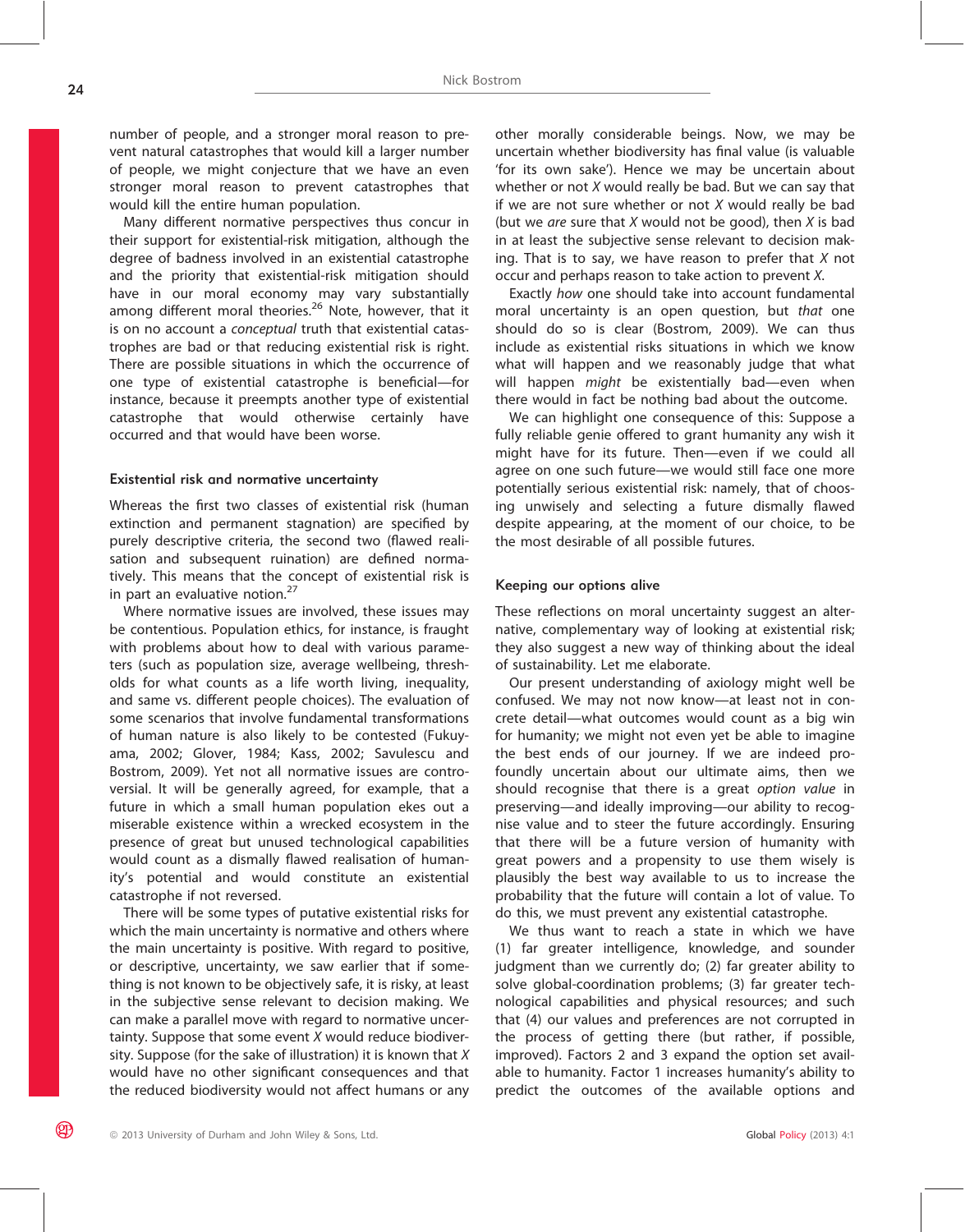Figure 5. The challenge of finding a safe path.



#### Sources: Author.

Notes: An ideal situation might be one in which we have a very high level of technology, excellent global coordination, and great insight into how our capabilities can be used. It does not follow that getting any amount of additional technology, coordination, or insight is always good for us. Perhaps it is essential that our growth along different dimensions hew to some particular scheme in order for our development to follow a trajectory through the state space that eventually reaches the desired region.

understand what each outcome would entail in terms of the realisation of human values. Factor 4, finally, makes humanity more likely to want to realise human values.

How we, from our current situation, might best achieve these ends is not obvious (Figure 5). While we ultimately need more technology, insight, and coordination, it is not clear that the shortest path to the goal is the best one.

It could turn out, for example, that attaining certain technological capabilities before attaining sufficient insight and coordination invariably spells doom for a civilisation. One can readily imagine a class of existentialcatastrophe scenarios in which some technology is discovered that puts immense destructive power into the hands of a large number of individuals. If there is no effective defense against this destructive power, and no way to prevent individuals from having access to it, then civilisation cannot last, since in a sufficiently large population there are bound to be some individuals who will use any destructive power available to them. The discovery of the atomic bomb could have turned out to be like this, except for the fortunate fact that the construction of nuclear weapons requires a special ingredient—weapons-grade fissile material—that is rare and expensive to manufacture. Even so, if we continually sample from the urn of possible technological discoveries before implementing effective means of global coordination, surveillance, and/or restriction of potentially hazardous information, then we risk eventually drawing a black ball: an easy-to-make intervention that causes extremely widespread harm and against which effective defense is infeasible.<sup>28</sup>

We should perhaps therefore not seek directly to approximate some state that is 'sustainable' in the sense that we could remain in it for some time. Rather, we should focus on getting onto a developmental trajectory that offers a high probability of avoiding existential catastrophe. In other words, our focus should be on maximising the chances that we will someday attain technological maturity in a way that is not dismally and irremediably flawed. Conditional on that attainment, we have a good chance of realising our astronomical axiological potential.

To illustrate this point, consider the following analogy. When a rocket stands on the launch pad, it is in a fairly sustainable state. It could remain in its current position for a long time, although it would eventually be destroyed by wind and weather. Another sustainable place for the rocket is in space, where it can travel weightless for a very long time. But when the rocket is in midair, it is in an unsustainable, transitory state: Its engines are blazing and it will soon run out of fuel. Returning the rocket to a sustainable state is desirable, but this does not mean that any way to render its state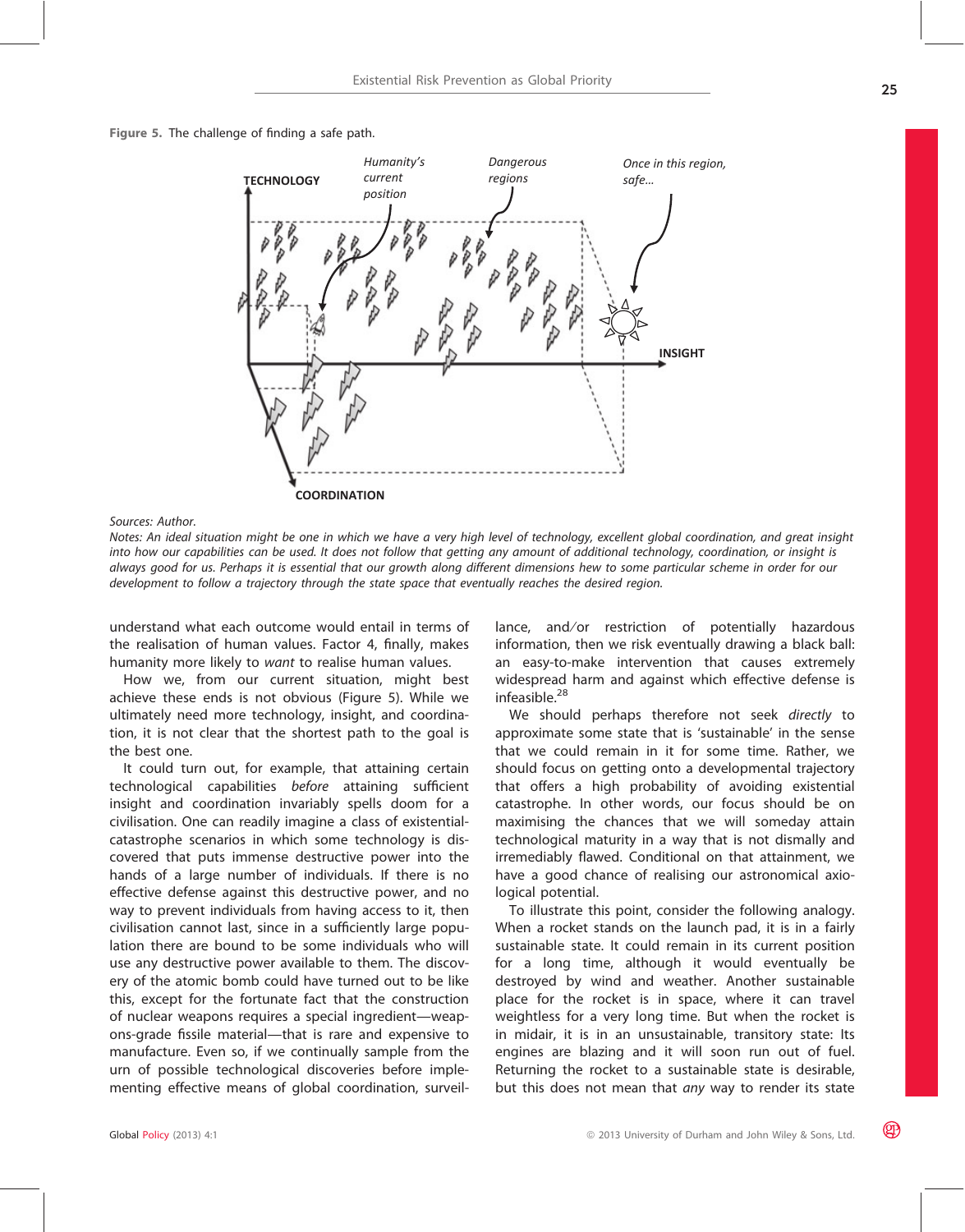more sustainable is desirable. For example, reducing its energy consumption so that it just barely manages to hold stationary might make its state more sustainable in the sense that it can remain in one place for longer; however, when its fuel runs out the rocket will crash to the ground. The best policy for a rocket in midair is, rather, to maintain enough thrust to escape Earth's gravitational field: a strategy that involves entering a less sustainable state (consuming fuel faster) in order to later achieve the most desirable sustainable state. That is, instead of seeking to approximate a sustainable state, it should pursue a sustainable trajectory.

The present human condition is likewise a transitional state. Like the rocket in our analogy, humanity needs to pursue a sustainable trajectory, one that will minimise the risk of existential catastrophe.<sup>29</sup> But unlike the problem of determining the optimum rate of fuel consumption in a rocket, the problem of how to minimise existential risk has no known solution.

#### 4. Outlook

We have seen that reducing existential risk emerges as a dominant priority in many aggregative consequentialist moral theories (and as a very important concern in many other moral theories). The concept of existential risk can thus help the morally or altruistically motivated to identify actions that have the highest expected value. In particular, given certain assumptions, the problem of making the right decision simplifies to that of following the maxipok principle.

#### Barriers to thought and action

In light of this result, which suggests that there may be a very high value in studying existential risks and in analysing potential mitigation strategies, it is striking how little academic attention these issues have received



Figure 6. Academic prioritisation.

Source: Author.

(OP)

Note: Number of academic papers on various topics (listed in Scopus, August 2012).

compared to other topics that are less important (Figure  $6$ ). $30$ 

Many factors conspire against the study and mitigation of existential risks. Research is perhaps inhibited by the multidisciplinary nature of the problem, but also by deeper epistemological issues. The biggest existential risks are not amenable to plug-and-play scientific research methodologies. Furthermore, there are unresolved foundational issues, particularly concerning observation selection theory and population ethics, which are crucial to the assessment of existential risk; and these theoretical difficulties are compounded by psychological factors that make it difficult to think clearly about issues such as the end of humanity.<sup>31</sup>

If more resources were to be made available to research existential risks, there is a danger that they would flow, with excessive preponderance, to the relatively minor risks that are easier for some established disciplinary community to study using familiar methods, at the expense of far more important risk areas—machine superintelligence, advanced molecular nanotechnology, totalitarianism, risks related to the simulation-hypothesis, or future advances in synthetic biology—which would require a more inconvenient shift in research focus. Another plausible diversion is that research would mainly be directed at global catastrophic risks that involve little or no existential risk.

Mitigation of existential risk is hampered by a lack of understanding, but also by a deficit of motivation. Existential risk mitigation is a global public good (i.e., non-excludable and non-rivalrous), and economic theory suggests that such goods tend to be undersupplied by the market, since each producer of existential safety (even if the producer is a large nation) could capture only a small portion of the value (Feldman, 1980; Kaul, 1999). In fact, the situation is worse than is the case with many other global public goods in that existential risk reduction is a strongly transgenerational (in fact, pan-generational) public good: even a world state may capture only a small fraction of the benefits—those accruing to currently existing people. The quadrillions of happy people who may come to exist in the future if we avoid existential catastrophe would be willing to pay the present generation astronomical sums in return for a slight increase in our efforts to preserve humanity's future, but the mutually beneficial trade is unfortunately prevented by the obvious transaction difficulties.

Moral motivations, too, may fail to measure up to the magnitude of what is at stake. The scope insensitivity of our moral sentiments is likely to be especially pronounced when very large numbers are involved:

Substantially larger numbers, such as 500 million deaths, and especially qualitatively different scenarios such as the extinction of the entire human species, seem to trigger a different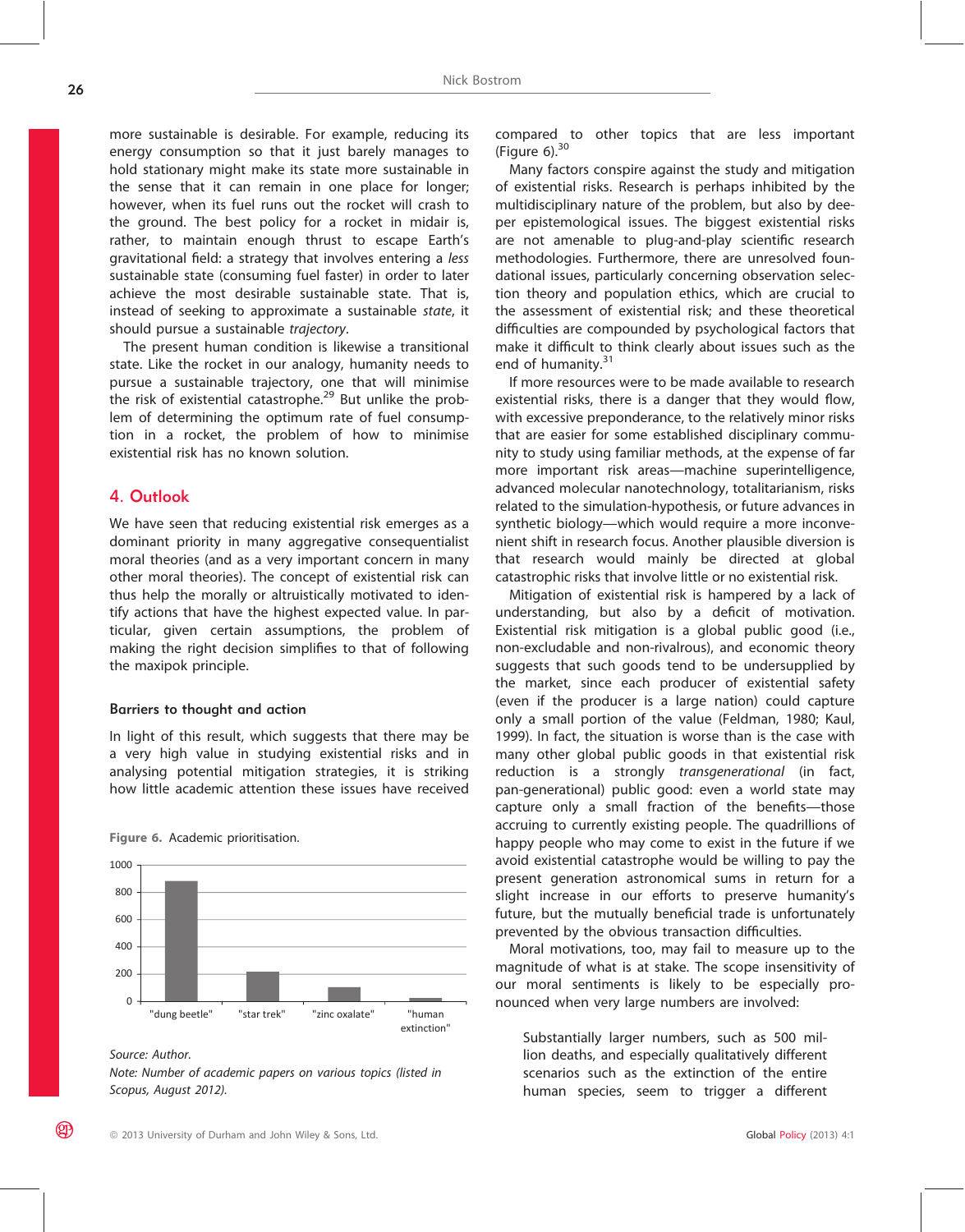mode of thinking—enter into a 'separate magisterium'. People who would never dream of hurting a child hear of an existential risk, and say, 'Well, maybe the human species doesn't really deserve to survive'. (Yudkowsky, 2008, p. 114)

Existential risk requires a proactive approach. The reactive approach—to observe what happens, limit damages, and then implement improved mechanisms to reduce the probability of a repeat occurrence—does not work when there is no opportunity to learn from failure. Instead, we must anticipate emerging dangers, mobilise support for action against hypothetical future harm, and get our precautions sufficiently right the first time. That is a tall order. Few institutions are capable of operating consistently at such a level of effective rationality, and attempts to imitate such proactive behaviour within less perfect institutions can easily backfire. Speculative riskmongering could be exploited to rationalise self-serving aggressive action, expansion of costly and potentially oppressive security bureaucracies, or restrictions of civil liberties that keep societies free and sane. The result of false approximations to the rational ideal could easily be a net increase in existential risk.<sup>32</sup>

Multidisciplinary and epistemological challenges, academic distractions and diversions, cognitive biases, freerider problems, moral lethargy and scope-insensitivity, institutional incompetence, and the political exploitation of unquantifiable threats are thus some of the barriers to effective mitigation. To these we can add the difficulty of achieving required levels of global cooperation. While some existential risks can be tackled unilaterally—any state with a space industry could build a global defense against asteroid impacts—other risks require a joint venture between many states. Management of the global climate may require buy-in by an overwhelming majority of industrialised and industrialising nations. Avoidance of arms races and relinquishment of dangerous directions of technological research may require that all States join the effort, since a single defector could annul any benefits of collaboration. Some future dangers might even require that each State monitor and regulate every significant group or individual within its territory.<sup>33</sup>

#### Grounds for optimism?

A formidable array of obstacles thus clouds the prospect of a clear-headed and effective response to existential risks confronting humanity. Lest the cause be deemed hopeless, we should also take note of some encouraging considerations.

We may note, first, that many of the key concepts and ideas are quite new. $34$  Before the conceptual and theoretical foundations were in place, support for efforts to

research and mitigate existential risk could not build. In many instances, the underlying scientific, technological, and methodological ideas needed for studying existential risks in a meaningful way have also only recently become available. The delayed start helps explain the still primitive state of the art.

It is arguably only since the detonation of the first atomic bomb in 1945, and the subsequent nuclear buildup during the Cold War, that any significant naturalistic (i.e., non-supernatural) existential risks have arisen—at least if we count only risks over which human beings have some influence.<sup>35</sup> Most of the really big existential risks still seem to lie many years into the future. Until recently, therefore, there may have been relatively little need to think about existential risk in general and few opportunities for mitigation even if such thinking had taken place.

Public awareness of the global impacts of human activities appears to be increasing. Systems, processes, and risks are studied today from a global perspective by many scholars—environmental scientists, economists, epidemiologists, demographers, and others. Problems such as climate change, cross-border terrorism, and international financial crises direct attention to global interdependency and threats to the global system. The idea of risk in general seems to have risen in prominence.<sup>36</sup> Given these advances in knowledge, methods, and attitudes, the conditions for securing for existential risks the scrutiny they deserve are unprecedentedly propitious.

Opportunities for action may also proliferate. As noted, some mitigation projects can be undertaken unilaterally, and one may expect more such projects as the world becomes richer. Other mitigation projects require wider coordination; in many cases, global coordination. Here, too, some trend lines seem to point to this becoming more feasible over time. There is a long-term historic trend toward increasing scope of political integration—from hunter-gatherer bands to chiefdoms, city states, nation states, and now multinational organisations, regional alliances, various international governance structures, and other aspects of globalisation (Wright, 1999). Extrapolation of this trend might seem to indicate the eventual creation of a singleton (Bostrom, 2006). It is also possible that some of the global movements that emerged over the last half century—in particular the peace movement, the environmentalist movement, and various global justice and human-rights movements—will increasingly take on board more generalised concerns about existential risk.<sup>37</sup>

Furthermore, to the extent that existential-risk mitigation really is a most deserving cause, one may expect that general improvements in society's ability to recognise and act on important truths will differentially funnel resources into existential-risk mitigation. General improvements of this kind might come from many

മ്ര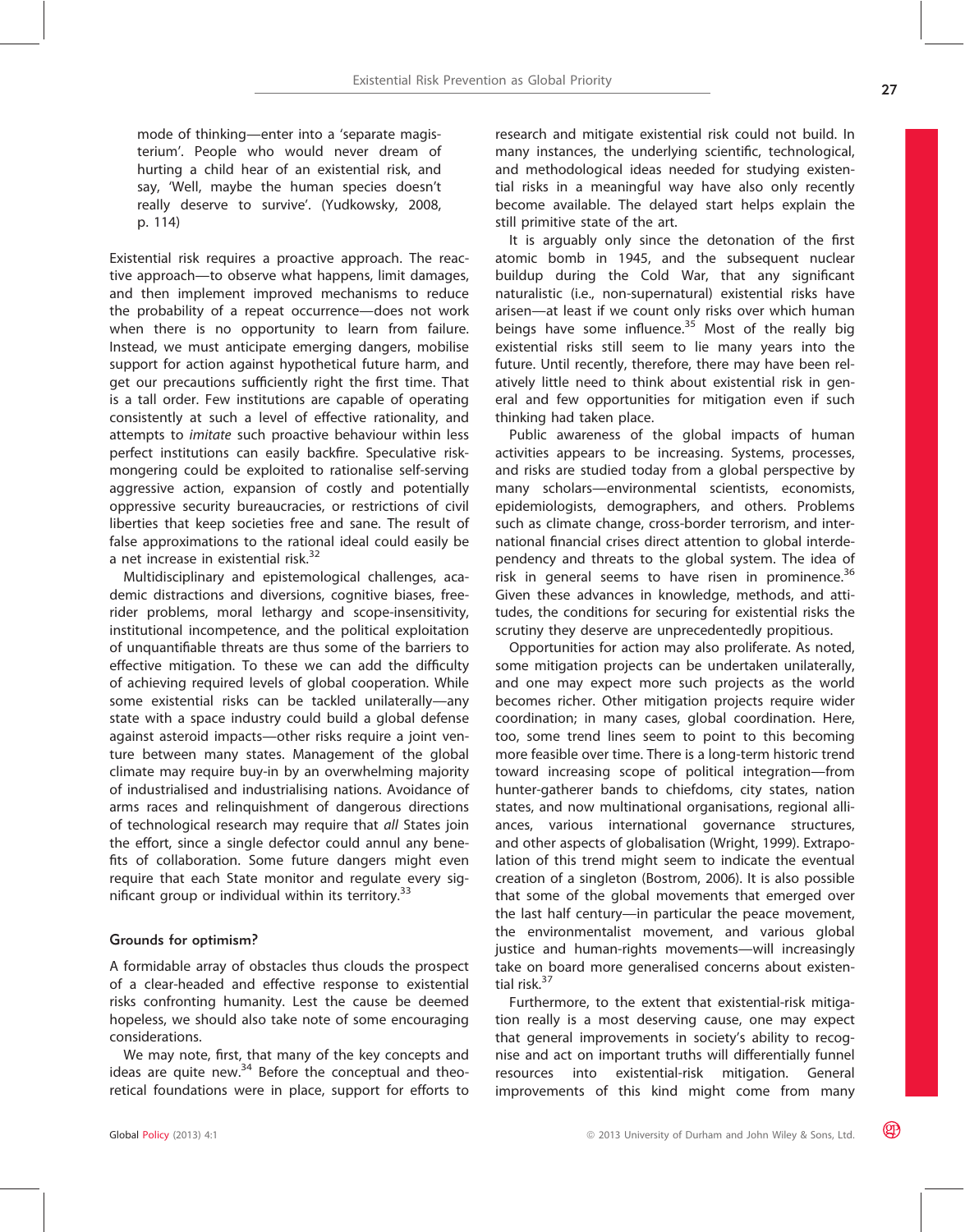sources, including developments in educational techniques and online collaboration tools, institutional innovations such as prediction markets, advances in science and philosophy, spread of rationality culture, and biological cognitive enhancement.

Finally, it is possible that the cause will at some point receive a boost from the occurrence of a major (nonexistential) catastrophe that underscores the precariousness of the present human condition. That would, needless to say, be the worst possible way for our minds to be concentrated—yet one which, in a multidecadal time frame, must be accorded a non-negligible probability of occurrence.<sup>38</sup>

#### Note

- 1. One informal poll among mainly academic experts on various global catastrophic risks gave a median estimate of 19 per cent probability that the human species will go extinct before the end of this century (Sandberg and Bostrom, 2008). These respondents' views are not necessarily representative of the wider expert community. The UK's influential Stern Review on the Economics of Climate Change (2006) used an extinction probability of 0.1 per cent per year in calculating an effective discount rate. This is equivalent to assuming a 9.5 per cent risk of human extinction within the next hundred years (UK Treasury 2006, Chapter 2, Technical Appendix, p. 47).
- 2. The strength of this consideration is to some extent blunted by the possibility of observation selection effects casting an 'anthropic shadow' on available evidence (Cirkovic, Sandberg and Bostrom, 2010).
- 3. See Smil, 2008.
- 4. Probability is thus indexed to time. Quantities that depend on probability, such as the seriousness of a risk, can vary over time as new information becomes available.
- 5. There is ample historical evidence that apparently sound scientific analyses are sometimes crucially flawed.
- 6. As indicated in the figure, the axes can be extended to encompass conceptually possible risks that are even more extreme. In particular, pan-generational risks can contain a subclass of risks so destructive that their realisation would not only affect or pre-empt future human generations but would also destroy the potential of the part of the universe that lies in our future light cone to produce intelligent or self-aware beings (cosmic scope). Further, according to some theories of value there can be states of being that are much worse than nonexistence or death (e.g., horrible incurable diseases), so one could in principle extend the x-axis as well (hellish severity). We will not explore these conceptual possibilities in this article.
- 7. This is based on an accelerating universe with a maximal reachable co-moving distance of 4.74 Gpc, a baryonic matter density of 4.55 10<sup>-28</sup> kg/m<sup>3</sup>, a luminosity ratio of stars  $\sim$ 100, and 1 planet per 1,000 stars being habitable by 1 billion humans for 1 billion years (Gott et al., 2005; Heyl, 2005). Obviously the values of the last three parameters are debatable, but the astronomical size of the conclusion is little affected by a few orders-of-magnitude change.
- 8. This uses an estimate by the late futurist Robert Bradbury that a star can power  $10^{42}$  operations per second using efficient computers built with advanced nanotechnology. Further, it

assumes (along with the cosmological estimates mentioned in the previous footnote) that the human brain has a processing power of 10<sup>17</sup> operations per second and that stars on average last 5 billion years. It does not assume any new star formation. See also (Cirkovic, 2004).

- 9. For example, if all mass-energy in the accessible universe is saved until the cosmic microwave background temperature ceases to decline (due to the constant horizon temperature of  $10^{-29}$  K) and is then used for computation, this would allow up to  $10^{121}$  thermodynamically irreversible computations (Krauss and Starkman, 2000). See also (Cirkovic and Radujkov, 2001).
- 10. We should stress, however, that there are important unresolved issues in aggregative consequentialism—in particular, in relation to infinite values and extremely small chances (Bostrom, 2003, 2009). We will not discuss these issues here, but in section 5 we will discuss the normative status of the concept of existential risk from some other perspectives.
- 11. Following John Rawls, the term 'maximin' is used in a different sense in welfare economics, to denote the principle that (given certain constraints) we ought to opt for the state that maximises the expectation of the worst-off classes (Rawls, 1971). This version of the principle is not necessarily affected by the remarks in the text.
- 12. One can refer to this more precisely as 'early' or 'premature' human extinction. Note that humanity can go extinct without instantiating this category if humanity achieves its capability potential and then goes extinct.
- 13. We may here take 'intelligent' to mean capable of developing language, science, technology, and cumulative culture.
- 14. It is not required that a technologically mature civilisation *actu*ally deploy all of these technologies; it is sufficient that they be available to it, in the sense that the civilisation could easily and quickly develop and deploy them should it decide to do so. Thus, a sufficiently powerful superintelligent-machine civilisation that could rapidly invent and implement these and other relevant technologies would already count as technologically mature.
- 15. Not strictly never-ending, of course, but a sequence of cycles that goes on for a very long time and ends with human extinction without technological maturity having ever been attained.
- 16. An unrecovered collapse scenario might postulate that some critical resource for recovery is permanently destroyed, or that the human gene pool irreversibly degenerates, or perhaps that some discovery is made that enables tiny groups to cause such immense destruction that they can bring down civilisation and that the knowledge of this discovery cannot be eradicated.
- 17. Improved governance techniques, such as ubiquitous surveillance and neurochemical manipulation, might cement such a regime's hold on power to the extent of making its overthrow impossible.
- 18. Another difficulty for the recurring-collapse hypothesis is to account for the fact that we are in the first technological cycle here on Earth. If it is common for there to be many cycles of collapse and recovery (with similar population sizes) then why do we find ourselves in cycle #1? This kind of anthropic consideration might suggest that extinction or transformation is more likely than one would naively suppose.
- 19. Even the threat of a war that never erupts could result in much waste, in terms of expenditures on arms and foregone opportunities for collaboration.
- 20. It is also one reason why permanent stagnation is an existential risk, although permanent stagnation might also preclude survival beyond the time when the Earth becomes uninhabitable,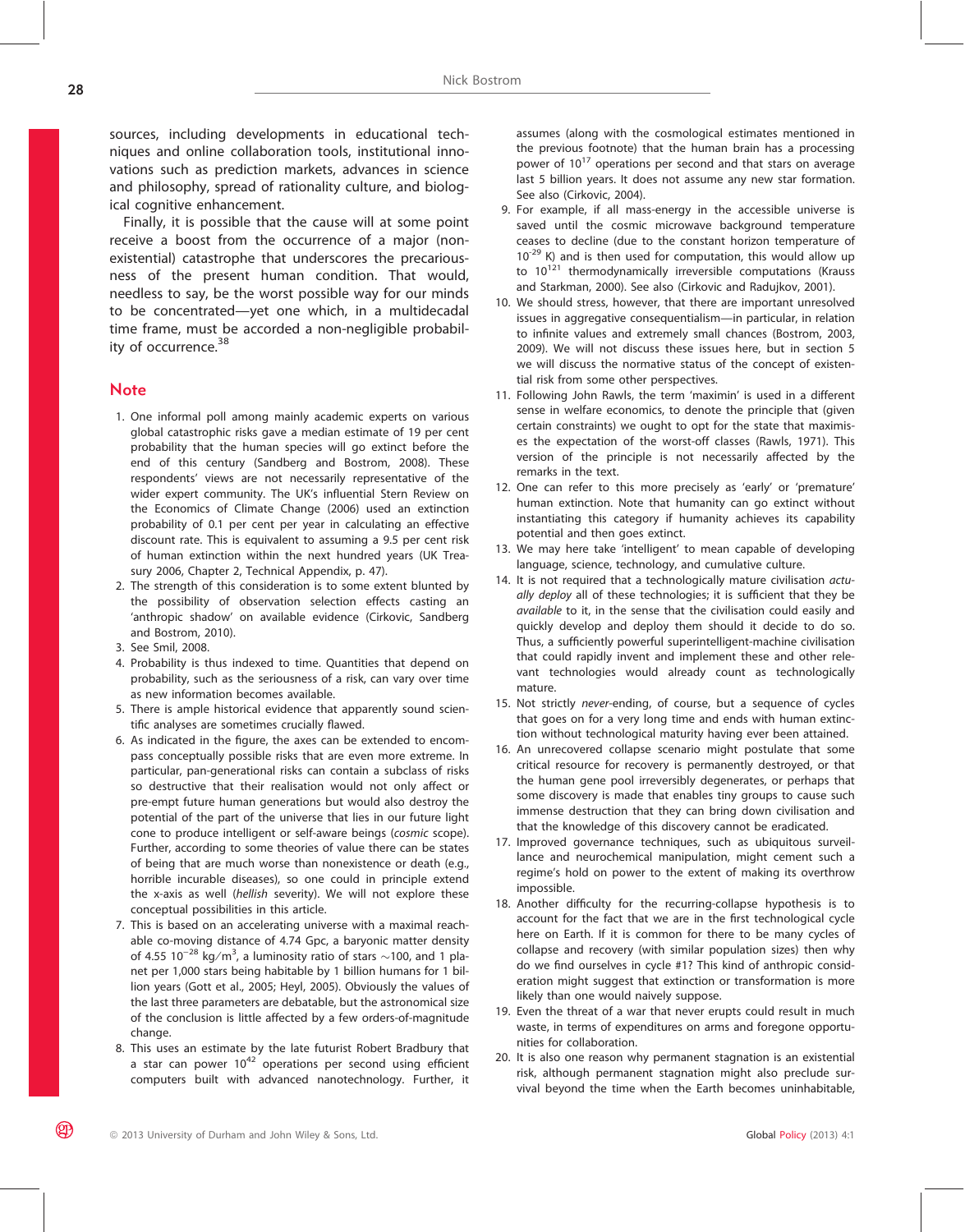perhaps around a billion years from now due to increasing solar luminosity (Schroder and Smith, 2008).

- 21. One potentially significant qualification is that the time to reach the maximum attainable resource base could be shorter if intelligent opposition (such as from extraterrestrial civilisations) emerges that hinders our cosmic expansion.
- 22. There is a minimum entropy cost associated with the erasure of one bit of information, a cost which declines with temperature.
- 23. We might also have responsibilities to nonhuman beings, such as terrestrial (and possible extraterrestrial) animals. Although we are not currently doing much to help them, we have the opportunity to do so in the future. If rendering aid to suffering nonhuman animals in the natural environment is an important value, then achieving technological maturity in a manner that fails to produce such aid could count as flawed realisation. See McMahan, 2010; Pearce, 2004.
- 24. There could, from a theological perspective, possibly be a special category of existential risks with a different moral status: catastrophes or apocalypses brought about by divine agency, perhaps as just punishment for our sins. A believer might judge such an event as, on balance, good. However, it seems implausible that mere mortals would be able to thwart God if He really wanted to flatten us, so any physical countermeasures we implement against existential risk would presumably be effective only against natural and anthropogenic existential risks, and we might have no reason to hold back on our naturalistic-risk mitigation efforts for fear of frustrating God's designs.
- 25. Although omnicide would at least be impartial, by contrast to genocide which is often racist or nationalist.
- 26. For example, James Lenman has argued that it is largely a matter of indifference when humankind goes extinct, at least if it does not happen too soon (Lenman, 2002).
- 27. In this respect, the concept of existential risk is similar to concepts such as 'democracy' and 'efficient labor market'. A black hole, or a jar of sterile pebbles, is neither a democracy nor an efficient labour market, and we can see that this is so without having to make any normative judgment; yet there may be other objects that cannot be classified as instances or noninstances of these concepts without taking a stand (at least implicitly) on some normative issue.
- 28. Of course, achieving effective global coordination sufficiently strong to continually monitor the entire world population or indefinitely censor any information deemed hazardous by some authority would (at least in the absence of adequate safeguards) create its own very significant existential risks, such as risks of permanent stagnation or flawed realisation under some repressive totalitarian regime.
- 29. Ideally, it would do this while achieving the means to commit collective euthanasia, in the fairly unlikely case that, after long and careful collective deliberation, we should decide that a quick end is preferable to continued existence. That might, however, be a beneficial capability only if we had first attained sufficient wisdom not to exercise it erroneously. We should emphasise the need for continued philosophical deliberation and fostering of conditions that would help us find the truth about central normative issues eventually—as well as the need to avoid irrevocable mistakes in the meantime.
- 30. Scholarly treatments of existential risk per se, or even of human-extinction risk, are rare (e.g., Bostrom, 2002; Leslie, 1996; Matheny, 2007; Wells, 2009). However, a great deal of academic literature bears on individual existential risks or on other spe-

cific issues relevant to many existential risks (a few of which are cited throughout this article). In addition, some recent works take a broad look at global catastrophic risks, though without restricting the focus to existential risks (e.g., Bostrom and Cirkovic, 2008; Diamond, 2006; Homer-Dixon, 2007; Posner, 2004; Sunstein, 2009; World Economic Forum, 2011).

- 31. Relevant issues related to observation selection effects include, among others, the Carter-Leslie doomsday argument, the simulation argument, and 'great filter' arguments; see Bostrom, 2002, 2003, 2008; Carter, 1983; Cirkovic et al, 2010; Hanson, 1998; Leslie, 1996; Tegmark and Bostrom, 2005. For some relevant issues in moral philosophy, see, e.g., Bostrom, 2003, 2009. For a review of the cognitive-biases literature as it relates to catastrophic risk, see Yudkowsky, 2008.
- 32. A possible way around this problem involves trying to hold the total amount of risk concern roughly constant while allocating a greater proportion of the pot of 'fear tokens' or 'concern chips' to existential risk. Thus, one might advocate that as we become more concerned about existential risk, we ought simultaneously to become less concerned about smaller risks, such as a few thousand people dying in the odd terrorist attack or natural disaster.
- 33. Such internal control within States will become more feasible with advances in surveillance technology. As noted, preventing States with such capabilities from becoming oppressive will present its own set of challenges.
- 34. Including the very notion of existential risk (Bostrom, 2002).
- 35. One could argue that pandemics and close encounters with comets, which occurred repeatedly in human history and elicited strong end-of-the-world forebodings, should count as large early existential risks. Given the limited information then available, it might not have been unreasonable for contemporary observers to assign a significant probability to the end being nigh. Religious doomsday scenarios could also be considered; perhaps it was not unreasonable to believe, on the basis of the then-available evidence, that these risks were real and, moreover, that they could be mitigated through such actions as repentance, prayer, sacrificial offerings, persecution of witches or infidels, and so forth. The first clear-cut scientific existential risk might have arisen with the development of the atomic bomb. Robert Oppenheimer, the scientific leader of the Manhattan Project, ordered a study ahead of the Trinity test to determine whether a nuclear detonation would cause a selfpropagating chain of nuclear reactions in Earth's atmosphere. The resulting report may represent the first quantitative risk assessment of human extinction (Manhattan Project, 1946).
- 36. Some sociologists have gone so far as to fixate on risk as a central thematic of our age; see, e.g., Beck, 1999.
- 37. Many peace activists opposing the nuclear arms race during the Cold War explicitly fretted about a nuclear Armageddon that could allegedly end all human life. More recently some environmentalists sounding the alarm about global warming use similarly apocalyptic language. It is unclear, however, to what extent the perceived possibility of a species-ending outcome has been a major motivating force in these cases. Perhaps the amount of concern would be roughly the same even in the face of an iron-clad guarantee that any catastrophe would stop short of human extinction.
- 38. I am grateful for comments and discussion to Seth Baum, Nick Beckstead, Milan Cirkovic, Olle Häggström, Sara Lippincott, Gaverick Matheny, Toby Ord, Derek Parfit, Martin Rees, Rebecca Roache, Anders Sandberg, and Carl Shulman.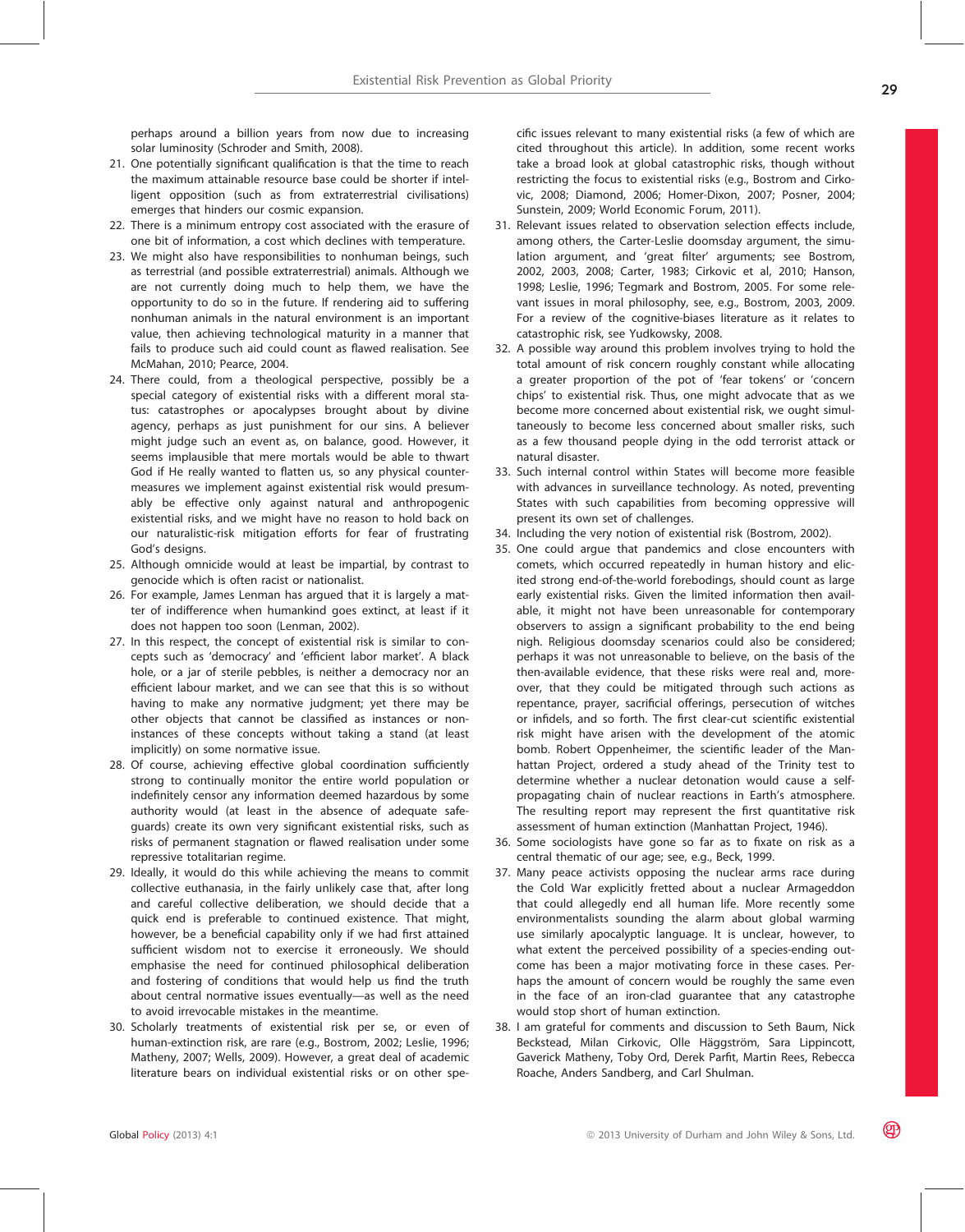#### References

- Adams, R. M. (1989) 'Should ethics be more impersonal? A critical notice of Derek Parfit, Reasons and persons', Philosophical Review, 98 (4), pp. 439–484.
- Beck, U. (1999) The world risk society. Cambridge, MA: Polity.
- Bostrom, N. (2002) Anthropic bias: observation selection effects in science and philosophy. New York, NY: Routledge.
- Bostrom, N. (2002) 'Existential risks: analyzing human extinction scenarios and related hazards', Journal of Evolution and Technology, 9 (1).
- Bostrom, N. (2003) 'Are you living in a computer simulation?', Philosophical Quarterly, 53 (211), pp. 243–255.
- Bostrom, N. (2003) 'Astronomical waste: the opportunity cost of delayed technological development', Utilitas, 15 (3), pp. 308–314.
- Bostrom, N. (2003) 'Infinite ethics', revised version 2009. Available from: http://www.nickbostrom.com/ethics/infinite.pdf [Accessed 15 March 2011].
- Bostrom, N. (2004) 'The future of human evolution', in C. Tandy (ed.), Death and anti-death: two hundred years after Kant, fifty years after Turing. Palo Alto, CA: Ria University Press, pp. 339–371.
- Bostrom, N. (2006) 'What is a singleton?', Linguistic and Philosophical Investigations, 5 (2), pp. 48–54.
- Bostrom, N. (2008) 'Where are they? Why I hope the search for extraterrestrial life finds nothing', MIT Technology Review, May/ June, pp.72–77.
- Bostrom, N. (2009) 'The future of humanity', in J-K. B. Olsen, E. Selinger and S. Riis (eds), New Waves in Philosophy of Technology. New York, NY: Palgrave Macmillan, pp. 186–216.
- Bostrom, N. (2009) 'Moral uncertainty—towards a solution?', in Overcoming Bias. Available from: http://www.overcomingbias. com/2009/01/moral-uncertainty-towards-a-solution.html [Accessed 23 March 2011].
- Bostrom, N. (2009) 'Pascal's mugging', Analysis, 69 (3), pp. 443– 445.
- Bostrom, N. and Cirkovic, M. M. (eds) (2008) Global Catastrophic Risks. Oxford: Oxford University Press.
- Carter, B. (1983) 'The anthropic principle and its implications for biological evolution', Philosophical Transactions of the Royal Society, A 310, pp. 347–363.
- Cirkovic, M. M. (2004) 'Forecast for the next eon: applied cosmology and the long-term fate of intelligent beings', Foundations of Physics, 34 (2), pp. 239–261.
- Cirkovic, M. M. and Radujkov, M. (2001) 'On the maximal quantity of processed information in the physical eschatological context', Serbian Astronomy Journal, 163, pp. 53–56.
- Cirkovic, M. M., Sandberg, A. and Bostrom, N. (2010) 'Anthropic shadow: observation selection effects and human extinction risks', Risk Analysis, 30 (10), pp. 1495–1506.
- Diamond, J. (2006) Collapse: how societies choose to fail or survive. London: Penguin.
- Feldman, A. (1980) Welfare economics and social choice theory. Boston, MA: Martinus Nijhoff Publishing.
- Freitas, R. A. (1980) 'A self-reproducing interstellar probe', Journal of the British Interplanetary Society, 33, pp. 251–264.
- Freitas, R. A. (1999) Nanomedicine volume I: basic capabilities. Austin, TX: Landes Bioscience.
- Freitas, R. A. (2003) Nanomedicine volume IIA: biocompatibility. Austin, TX: Landes Bioscience.
- Fukuyama, F. (2002) Our posthuman future: consequences of the biotechnology revolution. London: Profile.
- Glover, J. (1984) What sort of people should there be? Harmondsworth: Penguin.
- Gott, J. R., Juric, M., Schlegel, D., Hoyle, F., Vogeley, M. and Tegmark, M. et al. (2005) 'A map of the universe', Astrophysical Journal, 624 (2), pp. 463–483.
- Hanson, R. (1994) 'If uploads come first?', Extropy, 6 (2), pp. 10–15.
- Hanson, R. (1998) 'Burning the cosmic commons: evolutionary strategies for interstellar colonization'. Available from: http://hanson. gmu.edu/filluniv.pdf [Accessed 3 April 2011].
- Hanson, R. (1998) 'The Great Filter—Are We Almost Past It?' weblog post. Available from: http://hanson.gmu.edu/greatfilter.html [Accessed 15 September 1998 and 24 March 2011].
- Heyl, J. S. (2005) 'The long-term future of space travel', Physical Review D, 72, pp. 1–4.
- Homer-Dixon, T. (2007) The upside of down: catastrophe, creativity and the renewal of civilization, London: Souvenir Press.
- Kass, L. (2002) 'Life, liberty and the defense of dignity'. San Francisco, CA: Encounter.
- Kaul, I. (1999) Global public goods. Oxford: Oxford University Press.
- Krauss, L. M. and Starkman, G. D. (2000) 'Life, the universe, and nothing: life and death in an ever-expanding universe', Astrophysical Journal, 531 (1), pp. 22–30.
- Lenman, J. (2002) 'On becoming extinct', Pacific Philosophical Quarterly, 83 (3), pp. 253–269.
- Leslie, J. (1996) The end of the world: the science and ethics of human extinction. London: Routledge.
- Manhattan Project (1946) LA-602: ignition of the atmosphere with nuclear bombs, Library Without Walls Project, Los Alamos National Laboratory. Available from: http://www.fas.org/sgp/ othergov/doe/lanl/docs1/00329010.pdf [Accessed 24 March 2011].
- Matheny, J. G. (2007) 'Reducing the risk of human extinction', Risk Analysis, 27 (5), pp. 1335–1344.
- McMahan, J. (2010) 'The meat eaters', New York Times. Available from: http://opinionator.blogs.nytimes.com/2010/09/19/the-meat-eaters 19 September 2010 [Accessedviewed 23 March 2011].
- Moravec, H. (1988) Mind children: the future of robot and human intelligence. Cambrige, MA: Harvard University Press.
- Ord, T., Hillerbrand, R. and Sandberg, A. (2010) 'Probing the improbable: methodological challenges for risks with low probabilities and high stakes', Journal of Risk Research, 13, pp. 191–205.
- Parfit, D. (1984) Reasons and Persons. Oxford: Clarendon Press.
- Pearce, D. (2004) 'The hedonistic imperative'. Available from: http:// www.hedweb.com/welcome.htm [Accessed 23 March 2011].
- Posner, R. A. (2004) Catastrophe. Oxford: Oxford University Press.
- Rawls, J. (1971) A theory of justice. Cambridge, MA: Harvard University Press.
- Sandberg, A. and Bostrom, N. (2008)Global catastrophic risks survey, Future of Humanity Institute Technical Report, #2008-1, Oxford. Available from: http://www.global-catastrophic-risks.com/docs/ 2008-1.pdf [Accessed 9 March 2011].
- Sandberg, A. and Bostrom, N. (2008) Whole brain emulation: a roadmap, Future of Humanity Institute Technical Report, #2008-3, Oxford. Available from: http://www.fhi.ox.ac.uk/\_\_data/assets/ pdf\_file/0019/3853/brain-emulation-roadmap-report.pdf [Accessed 22 March 2011].
- Savulescu, J. and Bostrom, N. (eds) (2009) Enhancing Humans. Oxford: Oxford University Press.
- Schroder, K-P. and Smith, R. (2008) 'Distant future of the Sun and Earth revisited', Monthly Notices of the Royal Astronomical Society, 368 (1), pp. 155–163.
- Smil, V. (2008) Global catastrophes and trends: the next fifty years. Cambridge, MA: The MIT Press, Cambridge.
- Sunstein, C. (2009) Worst-Case scenarios. Cambridge, MA: Harvard University Press.